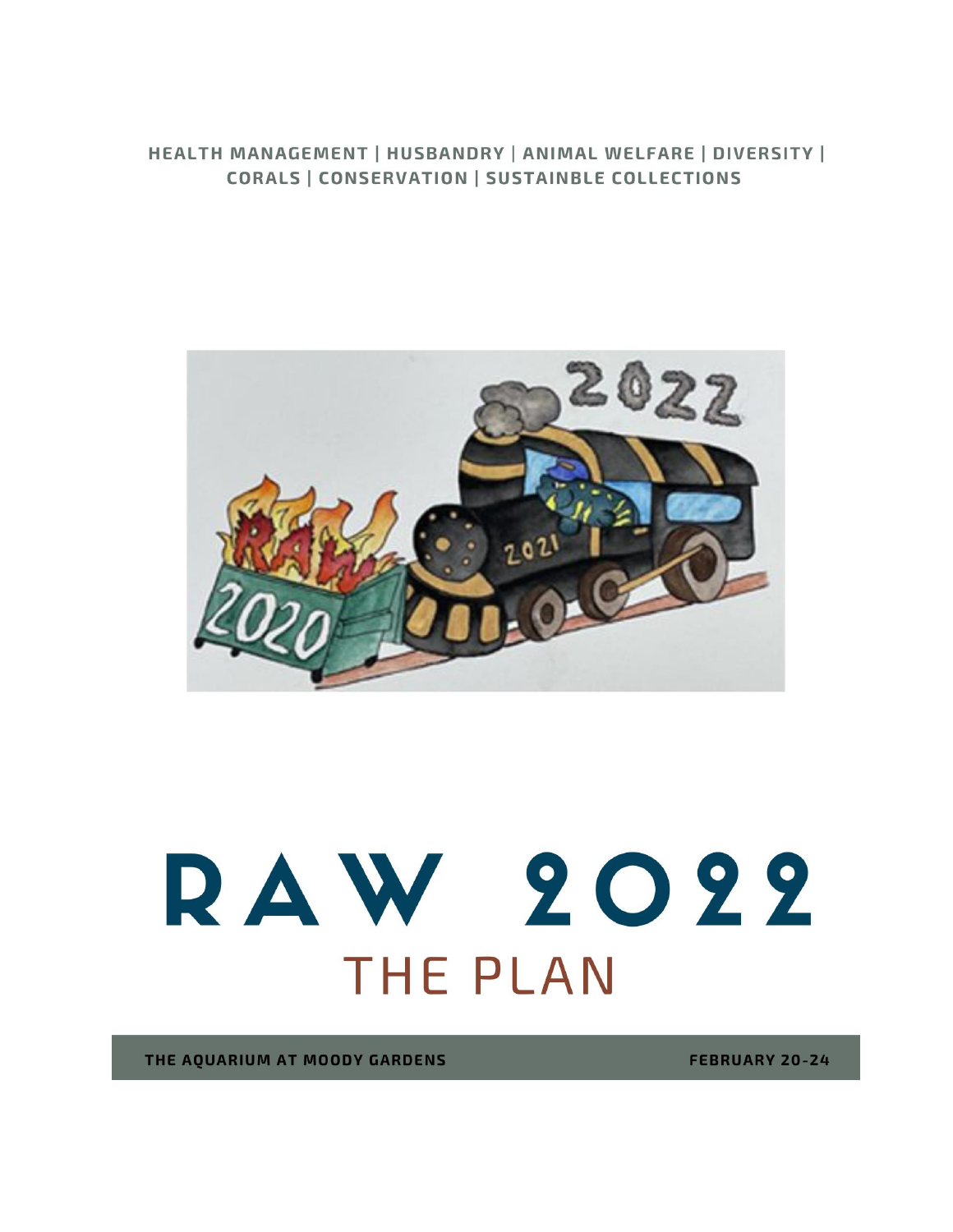# **Thank you RAW Program Committee**

**Moody Gardens would like to acknowledge the hard work that the RAW Program Committee put in to create such a great assembly of sessions in a very short amount of time. From inception to completion this RAW 2022 has taken just under 6 months to put together. We could not host this without the assistance of the RAW Advisory Committee and our long-time commercial sponsors. We also wouldn't have had such a professional slate of presentations and panels without the Program Committee.**

**Thank you Julianne Steers for leading this effort and thank you Beth Firchau, Allan Marshall, Pete Mohan, Mark Schick, Jay Hemdal David Madison, Michael Daniel, Dee Murphy, Jennifer Rawlings, Rebecca Leitner and Bridgette SanMarco for your work on this great program.**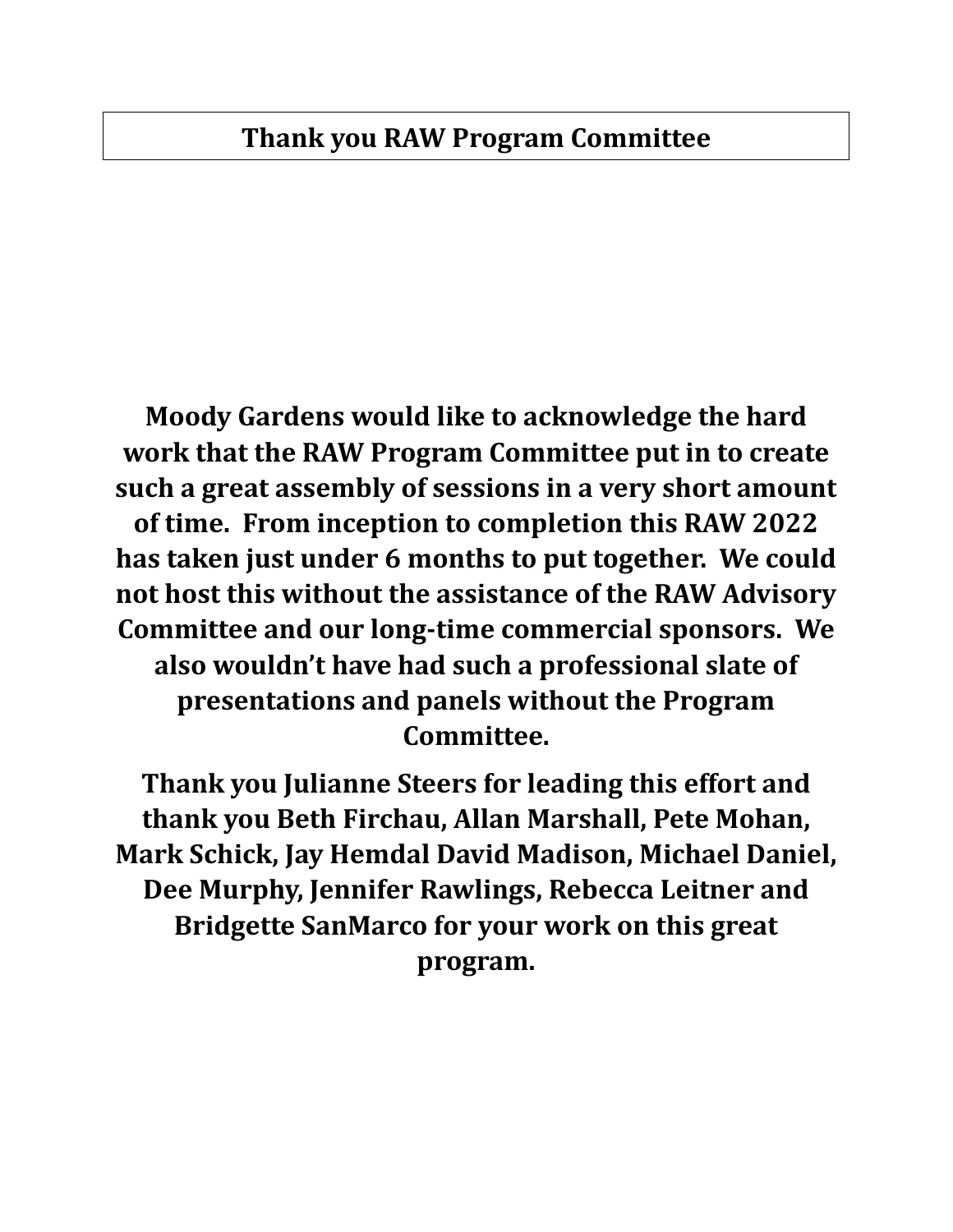# **RAW 2022 ABSTRACTS The Regional Aquatics Workshop, February 20-24. Moody Gardens, Galveston, TX USA.**

**AZA Aquatic TAG Steering Committee Meetings – February20th .**

# **Monday, February 21st** *Welcome and TAG Meetings*

**RAW Welcome, Ground Rules, etc.**

**State of the Industry** Moderator: Beth Firchau

**MFTAG Reporting Meeting**  Paula Carlson et al.

**FFTAG Reporting Meeting** Greg Whittaker et al.

**AITAG Meeting**

Brian Nelson et al.

**Tuesday, February 22nd** *Session 1: Health Management*

**An Oldie but a Goodie – Phenoxyethanol in Elasmobranchs** Dr Robert Jones, rob@theaquariumvet.com The Aquarium Vet, PO Box 2327, Moorabbin, Victoria, Australia.

Phenoxyethanol has been used as a fish anaesthetic for many years. In the past three to four years, The Aquarium Vet team have used it in multiple elasmobranch species, including some large animals up to 300 kilograms. We have used it to assist with handling and preparation for transports, as well as for sedation for minor procedures and surgery. The results have been excellent with a very smooth induction as well as recovery. Doses range from 0.15 ml/L up to 0.30 ml/L and our protocol will be presented.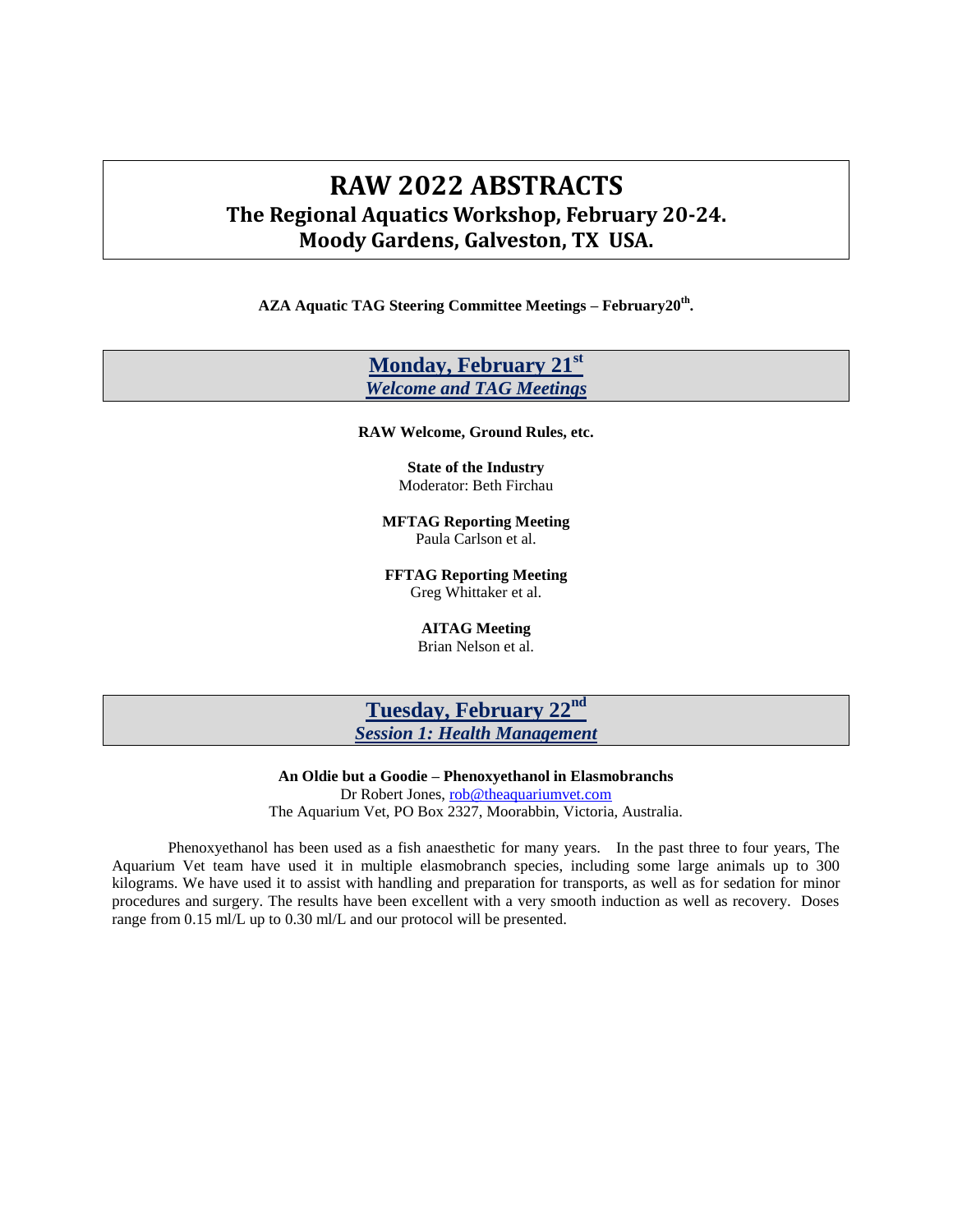## **Stella the Sandtiger: No Bones About It**

Caitlin J. Marsh, cmarsh@msaquarium.org Liza D. Walsh, ewalsh@msaquarium.org Jackie E. Shea, jshea@msaquarium.org Maryann R. Meadows, mmeadows@msaquarium.org.org Mississippi Aquarium

A sub-adult female sand tiger shark (*Carcharias taurus*), housed at Mississippi Aquarium, presented with scoliosis and kyphosis shortly after being introduced to the main 300,000-gallon habitat. The curvature, partnered with a severe decrease in appetite, resulted in a veterinary examination that indicated that the individual had a vertebral luxation. In a groundbreaking surgery, the luxation was stabilized by placing bilateral plates and screws.

After the surgery, aquarists used physical therapy, environmental obstacles, and a curated training plan, with the goal of improving the chances of a successful reintroduction to the main habitat with varying success. Aquarists were able to determine that tracking the trends of her consumption rate combined with changes to her swim pattern showed a correlation between the shark's assumed level of comfort/discomfort pre- and post-surgery.

Unfortunately, one month after reintroduction, the sand tiger shark presented with worsened spinal curvature, leading to a second spinal surgery. The second surgery required more invasive procedures including removing a piece of cartilage and placing larger plates. Post operatively the shark rested on the bottom with intermittent periods of swimming short distances. She became severely acidotic and was euthanized due to lack of response to emergency therapy.

Despite the outcome, the knowledge gained from both surgeries and the specific care required afterward provided information that may be useful to veterinarians and aquarists caring for elasmobranchs in other zoos and aquariums.

#### **Investigation into Lymphoid Neoplasia in the Southern Stingray,** *Hypanus americanus.* Melissa C. Morrow, mmorrow@mysticaquarium.org Mystic Aquarium

The presence of Lymphoid Neoplasia in elasmobranchs is a rare occurrence with a varied range of symptoms, making the diagnosis of this disease hard to confirm. At Wonders of Wildlife National Museum and Aquarium in Springfield, MO there is a 7 year old Southern Stingray "Wilma" that has been diagnosed with Lymphoid Neoplasia with vascular invasion.

Symptoms first arose on May 19, 2019 as a small strip of tumors along the left side of her midline. Over the course of 6 months her symptoms progressed to large tumors covering the majority of her dorsal side and the ventral side of her tail. Following the progression of her symptoms, a skin scrape and abscess swab culture were performed leading to the diagnosis and treatment for *Vibrio alginolyticus* and *Photobacterium damselae* infections. Upon the seemingly ineffectiveness of that treatment, a skin biopsy was administered and submitted to Fishhead Labs, LLC who confirmed the diagnosis of Lymphoid Neoplasia with vascular invasion on September 27, 2019. With this diagnosis, The Wonders of Wildlife facility decided to perform a trial treatment of Prednisone and Lomustine Chemotherapy. The treatment was administered for 4 months, and ostensibly had success. The external tumors presumably went into remission and the stingray was placed back on exhibit June 23, 2020.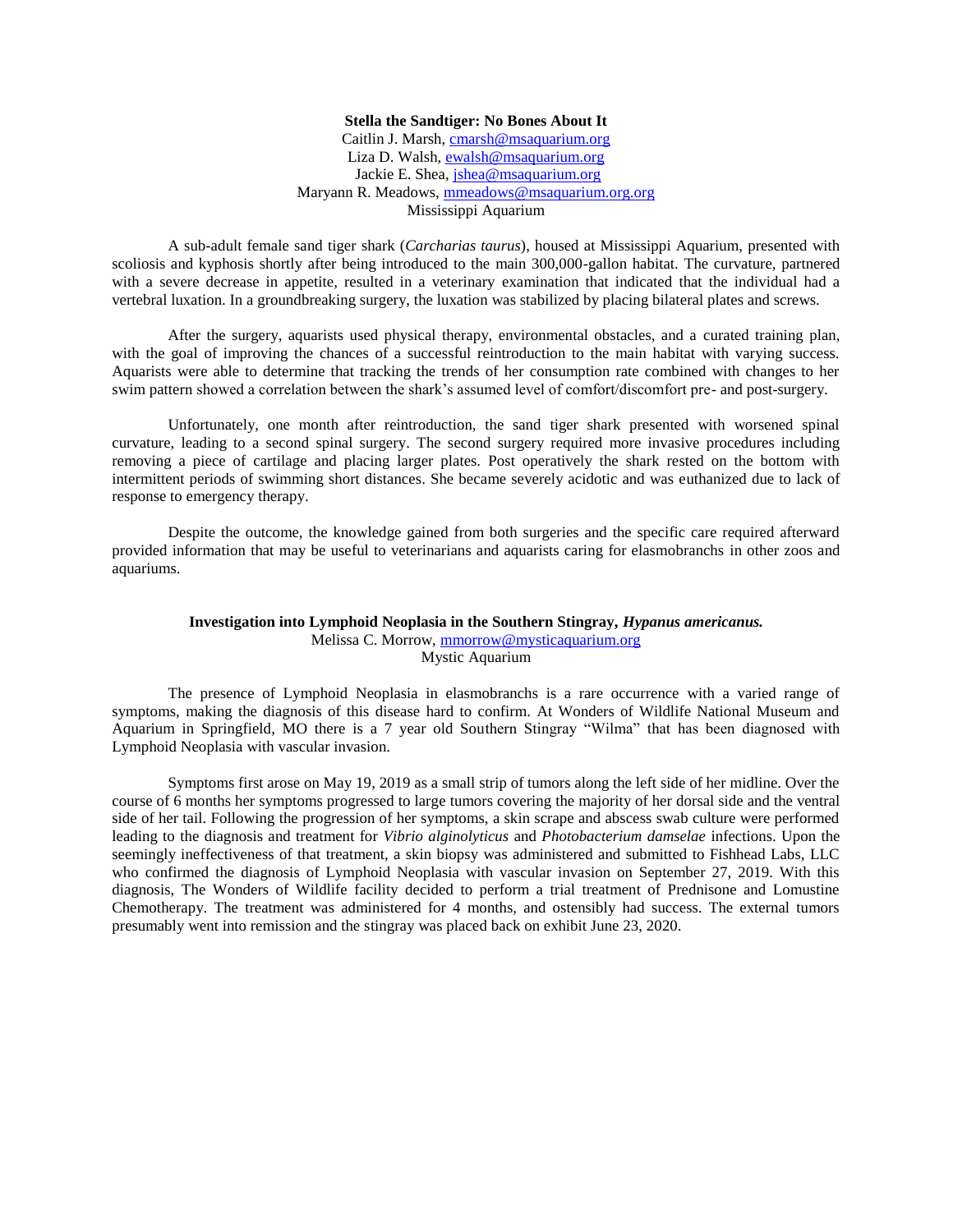## **Hilo's Story: Providing Intensive Neonatal Care to a Spotted Eagle Ray Pup**

Amanda Vaughan, Amanda.M.Crook@Disney.com Epcot's *The Seas with Nemo and Friends,* Walt Disney World Resort

In December of 2019, a spotted eagle ray pup was born into the 5.7-million-gallon Main Environment at Disney's The Seas. Upon initial examination, the pup appeared externally healthy, in great body condition, and was displaying expected behaviors for growth and development. It was isolated to a pup habitat for one-on-one feeding opportunities, where aquarists observed positive signs of foraging behavior begin. After a few days of witnessing small amounts of consumption from the pup, all foraging behavior unexpectedly ceased. A plan for intervention was made between Animal Husbandry, Management, and Health teams. Bloodwork revealed a high white blood cell count, so twice-a-day tube feedings were administered, in addition to antibiotic therapy. Despite our team's best efforts to sustain the pup, visible loss of body condition continued, prompting modification of the current strategy. Because the ray's health had reached a point of extreme delicacy and our treatment plan needed to be highly aggressive, several factors to balance animal handling with animal health were required. A careful approach that took into account the animal's caloric needs, repetitive exposure to capture and anesthesia, necessary medical treatments, and overall neonate development was designed. After a month of intensive intervention, the pup began to eat without assistance and a training plan was devised. Throughout the process, our team gained several invaluable learnings for critical neonate care, including a greater understanding of digestive time and nutritional needs, bestpractices for repetitive handling and anesthesia exposure, lesser-used treatment methods, and highlighting of interteam communication and camaraderie.

# **Tuesday, February 22nd** *Session 2: Health Management 2*

**Completion of a Successful CT Scan on a Cownose Ray (***Rhinoptera bonasus***)** Amanda Vaughan, Amanda.M.Crook@Disney.com Epcot's *The Seas with Nemo and Friends,* Walt Disney World Resort

At Disney's The Seas, a CT scan was planned for a cownose ray (*Rhinoptera bonasus*) who exhibited chronic spinning behavior. Several previous diagnostics and treatments had been administered, but were unremarkable in findings and behavioral improvement from the animal, hence the decision to proceed with a more invasive procedure. To complete the scan successfully, several caveats would need to be problem-solved, including: transport to an alternate facility, minimization of stressors on the animal, appropriate maintenance of all blood parameters during extended dry-dock time, design of equipment to adequately ventilate the ray while dry-docked, methodology to keep hospital equipment dry and free of salt, and collaboration of care efforts between teams that were unfamiliar working together. In order to best prepare, the Animal Husbandry Team spent time at the hospital facility to understand the building layout and transport path, space restrictions for storage of seawater and aquatic holding tanks, and dimension requirements to fit the animal into the CT machine. In turn, the Animal Health Team familiarized themselves with necessary husbandry equipment and ran through multiple practice runs with aquarium staff to mitigate unforeseen kinks in the plan. After the conclusion of extensive preparatory efforts, the scan was scheduled and all pre-established goals were completed, resulting in a successful procedure. Veterinarians were able to obtain quality images of the ray's brain, spine, and tail base, and we have opened up the door to use CT imagery as a diagnostic tool for our elasmobranch collection in the future, thus increasing animal welfare.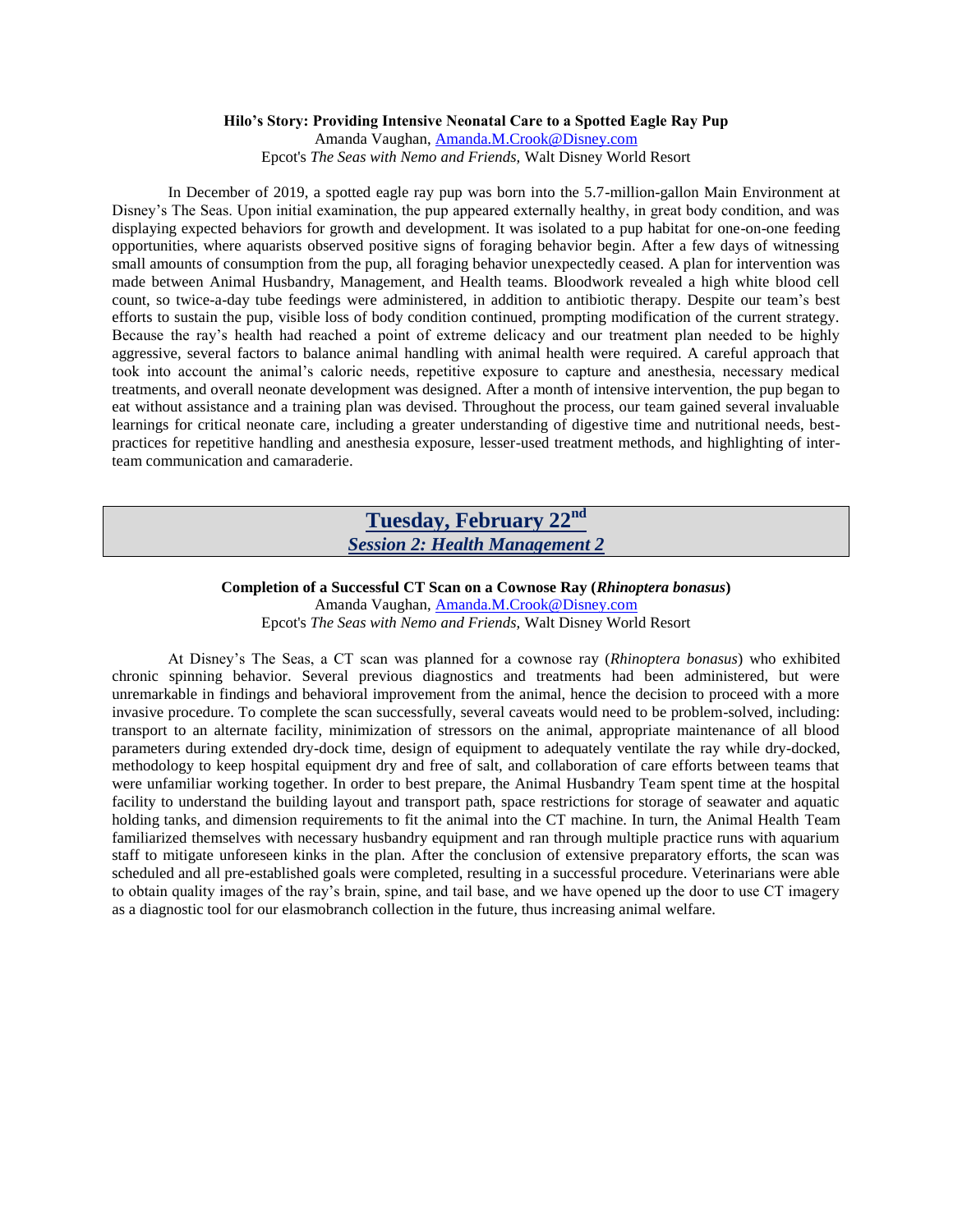# **New Methods for Restraint and Treatment of** *Uronema marinum*  **in Red Lionfish** *(Pterois volitan***s)**

David Sanchez, Dsanchez@moodygardens.org Sara Uhl, LVT, Suh@moodygardens.org The Aquarium at Moody Gardens

A new method was needed to treat a systemic Uronema infection in Lionfish (*Pterois volitans)*. Late diagnoses due to an atypical presentation commanded a radical treatment protocol. A drug cocktail of Panacur, Praziquantal, Enrofloxacin, Ponazuril and Vitamin B12, given orally with food was used to combat the infection. To facilitate this new treatment protocol, a new method of restraint needed to be created as well. A woven neoprene mat was used to wrap the fish and keep the venomous spines contained. Combined with neoprene glove, the method was effective and safe. This approach provided for keeper and fish safety while minimizing stress and sedation time. We believe that this method can be used by other institutions to facilitate animals handling safety.

#### **Towards Understanding Microbial Degradation of Chloroquine in Large Saltwater Systems**

Jinglin Hu<sup>a</sup>, Nancy Hellgeth<sup>a</sup>, Chrissy Cabay<sup>b</sup>, James Clark<sup>b</sup>, Francis J. Oliaro<sup>b</sup>, William Van Bonn<sup>b</sup>, and Erica M.

Hartmann<sup>a</sup>

# jclark@sheddaquarium.org

<sup>a</sup> Department of Civil and Environmental Engineering, Northwestern University, Evanston, IL. <sup>b</sup> Animal Care and Science Division, John G. Shedd Aquarium, Chicago, IL, USA,

*Science of The Total Environment, Volume 807, Part 2, 2022, 150532, ISSN 0048-9697, https://doi.org/10.1016/j.scitotenv.2021.150532. (https://www.sciencedirect.com/science/article/pii/S0048969721056096)*

Circulating saltwater aquariums hosting marine animals contain a wide range of microorganisms, which have strong implications on promoting animal health. In this study, we investigated the degradation of chloroquine phosphate, an anti-parasitic bath pharmaceutical used in saltwater quarantine and exhibition systems, and attributed the reduction in drug concentration to microbial degradation of chloroquine associated with pipeline microbial communities. To advance our knowledge on chloroquine degradation in aquatic systems, we conducted microbial and chemical analyses on three tropical saltwater systems. Our findings show that aquarium microbiome composition is shaped by sampling location (i.e., tank water and pipeline; PERMANOVA  $R^2 = 0.09992$ ,  $p = 0.0134$ ), chloroquine dosing (PERMANOVA  $R^2 = 0.05700$ ,  $p = 0.0030$ ), and whether the aquarium is occupied by marine animals (PERMANOVA)  $R^2 = 0.07019$ ,  $p = 0.0009$ ). Several microbial taxa belonging to the phyla *Actinobacteria*, *Bacteroidetes*, *Chloroflexi*, and *Proteobacteria*, along with functional genes related to pathways such as phenylethylamine degradation and denitrification, appeared to have differential (relative) abundance between samples where chloroquine degradation was observed and those without degradation (Benjamini-Hochberg adjusted *p*-value <0.05). Together, these results provide practical mitigation options to prevent or delay the development of chloroquine-degrading microbial communities in saltwater aquariums. Our results further demonstrate the need to improve our understanding of the interactions between nitrogen availability and microbial activity in saltwater systems.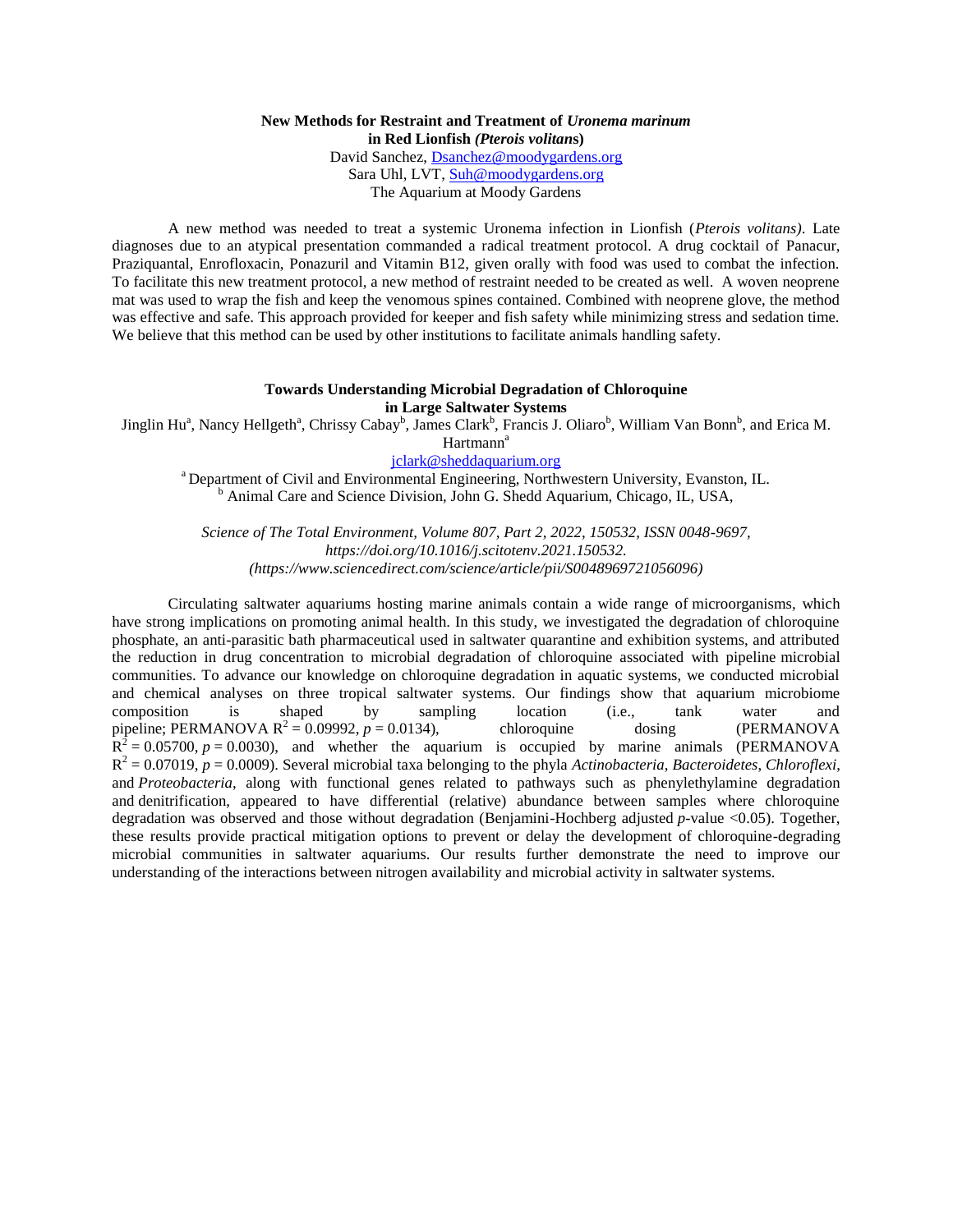## **Quarantining Before It Was Cool: Ecological Approaches in Coral Health Management**  Angelica R Demers, ardemers@hawaii.edu Chelsea S Wolke, chelsea.s.wolke@hawaii.gov Hawaii Coral Restoration Nursery, Hawaii Division of Aquatic Resources

Investigation into successful methods in coral restoration has become a progressively important area of focus in the aquatic community. Disruptions to the natural reef system, caused by climate change and anthropogenic activity, has led to increased bleaching events and susceptibility of coral to global large-scale die-off. Subsequently, growing numbers of government-funded agencies, public aquariums, and NGO's are attempting to mitigate this loss through coral restoration. In Hawaii specifically, restoration poses unique challenges due to high levels of endemism and the growth rate of Hawaiian corals—the slowest worldwide. At the Hawaii Division of Aquatic Resources' Coral Restoration Nursery, staff is continually exploring different methods of treatment for various coral maladies. Unlike disease treatment in aquariums, the team must consider the long-term effects that a medication (such as an antibiotic) could have on the ecosystem post-outplant. As all corals coming into the nursery are intended for reintroduction into the wild, treatment regiments must be selected based on a risk assessment for both the facility and future reef outplant site. Following a pervasive cyanobacterial outbreak at the nursery, staff qualitatively determined the treatment success rate for several colonies of *Porites lobata* with hydrogen peroxide. Treatment efficacy varied by colony genotype, tank conditions, severity of initial outbreak, treatment concentrations, and time exposed to the hydrogen peroxide. Within the scope of coral conservation and ecology, this technique, as well as other less-invasive methods that utilize simple tools to address coral health concerns, are further presented and discussed.

# **Tuesday, February 22nd** *Session 3: Husbandry Techniques*

**Was this Swamp Always Here? Or Shouldn't that Water be in a Tank?** J. Chris Emmet, jemmet@ucsd.edu Birch Aquarium

Around 1:30am on November 26, 2021, one of the primary supply lines at Birch Aquarium catastrophically failed. Approximately 30,000 gallons of seawater were then pumped out of the system, before pumps shut down, leaving roughly one third of the facility's systems without flow, including the 70,000-gallon Kelp Forest tank. Once the reservoir was emptied, the Kelp Forest tank began to backsiphon, losing an additional 30,000 gallons. Staff were onsite within 30 minutes of the failure being discovered, and began responding to the situation, including emergency replumbs & rerouting of water, as well as isolating & identifying where the failure occurred.

Through coordination & teamwork between Birch Aquarium husbandry and facilities staff, as well as support from Scripps Institute of Oceanography facilities, systems were stabilized & bypassed, contractors were brought in, and the line was repaired and the system successfully recommissioned 20 hours from the initial response. Despite interruptions in flow, there was not a single fish mortality, highlighting the importance of a prompt response.

This presentation will discuss how the response proceeded, and how the lessons learned and steps taken can be generalized and applied to other facilities. A major line failure is a "worst case scenario," and staff being prepared for such an event can streamline and smooth the response to such a stressful and time-critical situation.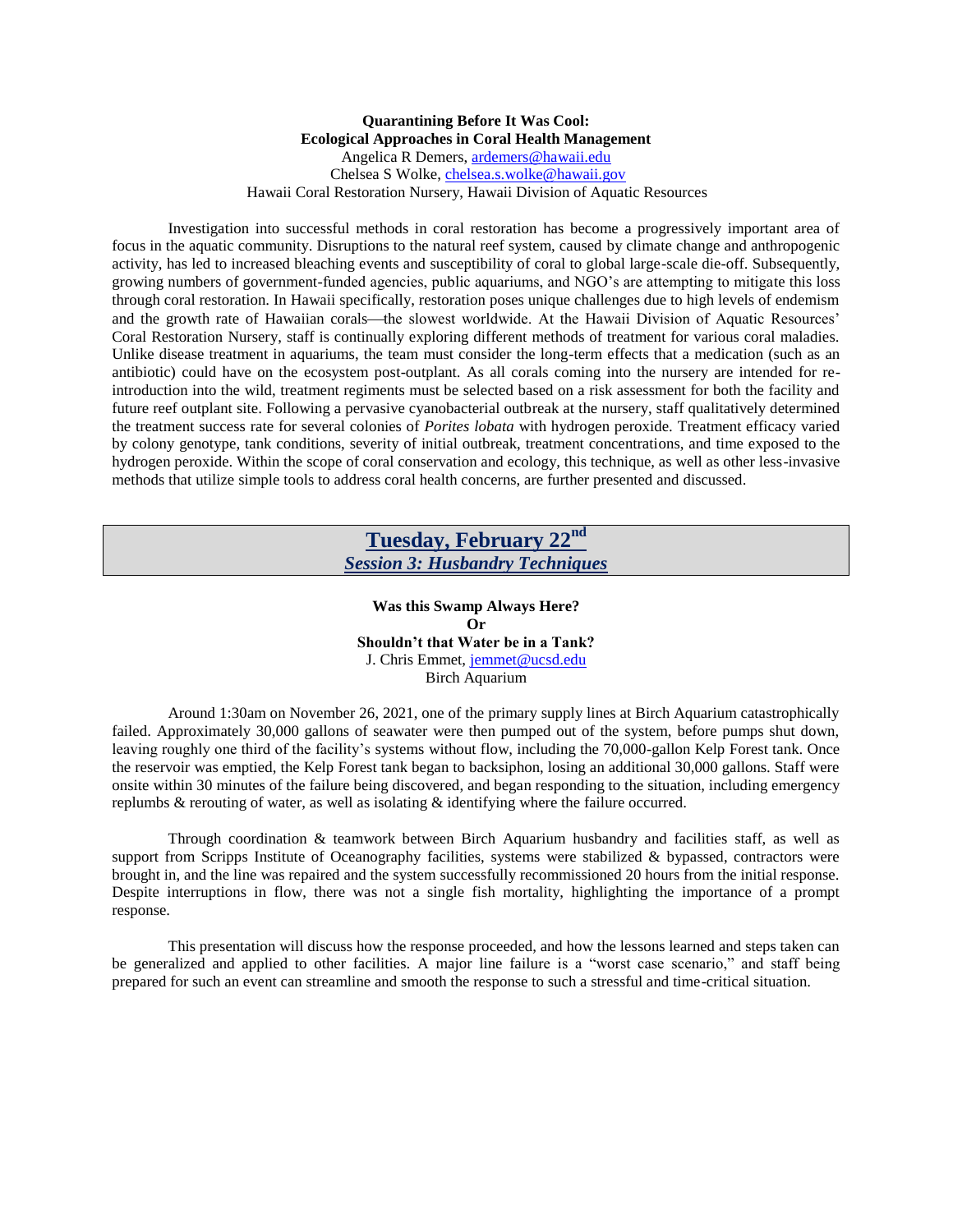# **Population Management and Introduction Techniques of Aquacultured Fishes**

**In the New England Aquarium's Giant Ocean Tank**

Lindsay M. Phenix, lphenix@neaq.org New England Aquarium, Boston, MA|

Since 2008, the New England Aquarium has been developing an expansive larval fishes program that has successfully reared 13 different teleost species to adulthood. This program has helped to advance self-sustaining animal populations and has allowed schooling species to reach great abundance within exhibits. One benefactor of these achievements in aquaculture has been the 200,000 gallon multi-taxa Giant Ocean Tank (GOT), with a total population comprised of more than 50% aquacultured individuals. While many challenges can be faced during the larval rearing process, special considerations must be taken into account once these animals reach exhibits. Introduction, and furthermore population management, have presented their own unique trials and tribulations, often due to behavioral and developmental difference from their wild counterparts. Here we will examine the introduction and management techniques used for the smallmouth grunt (*Haemulon chrysargyreum*) and lookdown (*Selene vomer*) populations within the GOT.

## **Holistic Husbandry Management of a Population of 0.5 Blackblotched Rays** *(Taeniura meyeni)* Amanda Vaughan, Amanda.M.Crook@Disney.com

Epcot's *The Seas with Nemo and Friends,* Walt Disney World Resort

Epcot's *The Seas* 5.7-million-gallon Main Environment is home to five female Blackblotch rays *(T. meyeni*). As our Blackblotched population has increased due to in-house reproduction, we have witnessed the establishment of a perceived 'social hierarchy', as well a variety of social interactions, both aggressive and passive in nature. For this reason, as well as the species' demanding needs for appropriate behavioral training, aquarist experience, tight diet management, and adequate housing, our team continues to evolve our strategy for overall Blackblotched ray husbandry. As of 2021, all five rays consistently participate in surface stretcher training, have a strategy for appropriate social groupings within sessions, take place in a 'behavioral wellness' monitoring tool that assesses their welfare on a daily basis, and have recently completed voluntary captures for physical examinations and barb grooming. As we work to achieve unprecedented animal welfare and staff safety while managing such large elasmobranchs, aquarists make ongoing assessments to streamline feeding and management procedures that uphold 'manners' in a species that can easily become overbearing due to their overall size and outgoing behavior. Through these changes, our team has accomplished more consistent feeding participation from all animals, better understanding of their expected behavior during times of high social aggression, and improved techniques in handling 250+ kilogram animals. We continue to strive for more, with the population currently progressing on voluntary blood and ultrasound behaviors and our team continuing to discern patterns in socialization and feeding trends and how they may relate to overall animal health.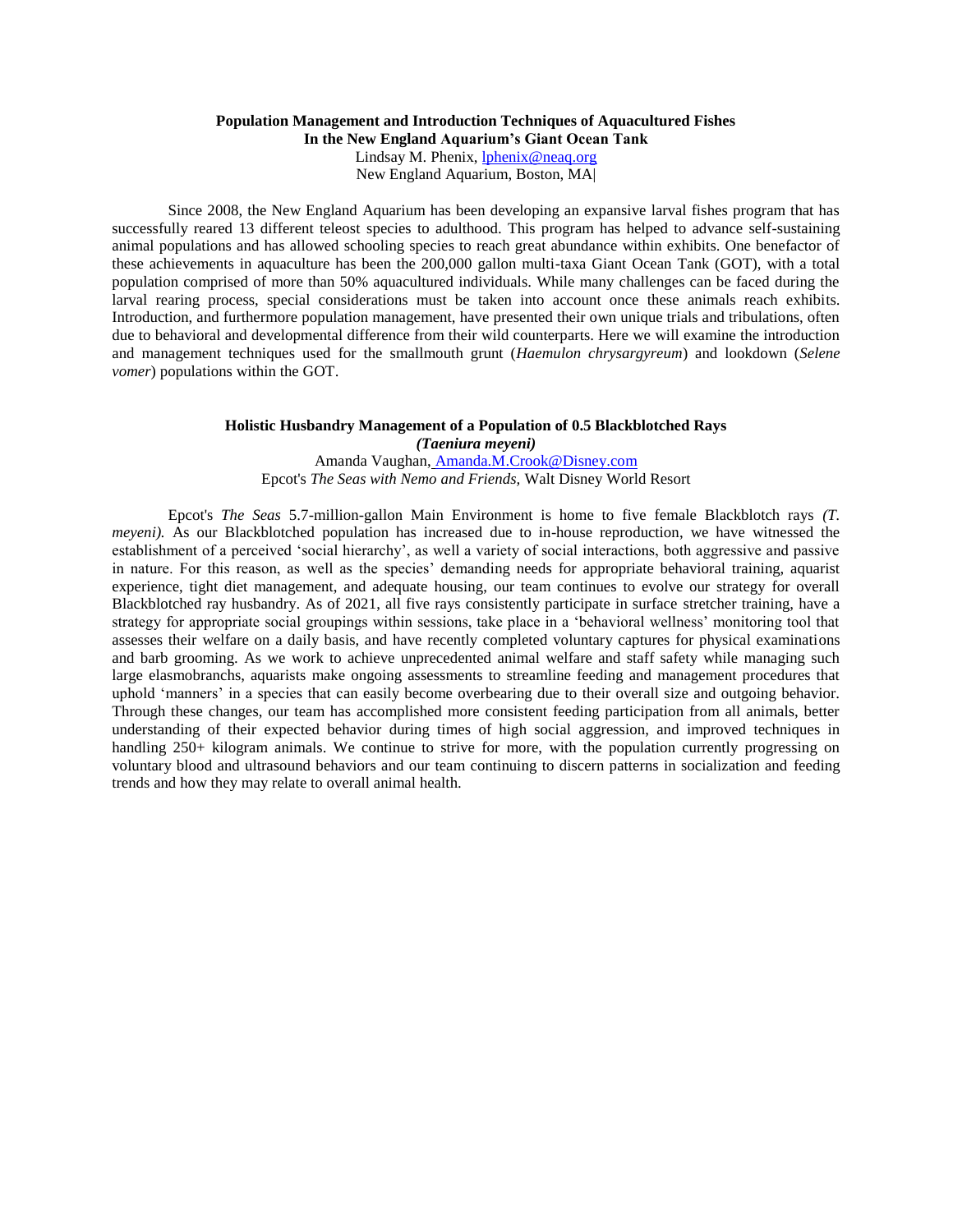# **Tuesday, February 22nd** *Session 4: Husbandry Techniques (continued)*

## **Hammering out Hammerhead Husbandry: Lessons Learned in the Husbandry of** *Sphryna lewini***, and Designing a New Exhibit to Specifically Meet Their Unique Requirements**  Melissa Bishop and Tyler Rankin

Point Defiance Zoo and Aquarium, 5400 N Pearl St, Tacoma, WA, 98407, USA

In 2018 the Point Defiance Zoo and Aquarium opened the new Pacific Seas Aquarium with the largest display being a 280,000-gallon Sea of Cortez exhibit specifically designed to showcase Scalloped Hammerhead sharks (*Sphyrna lewini*). After one year of growing the animals out, that exhibit successfully opened in 2018 with 0.4.0 animals on display for the public. Scalloped hammerheads are known to be a more difficult species to keep in public aquariums. Many challenges were met and much was learned through the process that will be shared. Also to be shared is compiled husbandry information acquired through the years by facilities that have previously tried to keep this species, as well as others who are currently successful. Some of our challenges included managing the complex social dynamics of female scalloped hammerhead sharks. This contributed to two mortalities while still in holding. Those social dynamics continue to be a challenge today. Also to be shared are transport techniques, feeding strategies, and prophylactic quarantine treatments.

> **Bonnethead Shark (***Sphyrna tiburo***) Rearing, Days 1 – 425** Kayla K. Melton,kmelton@sheddaquarium.org, Brendan Gilloffo, bgilloffo@sheddaquarium.org, Dr. Matt O'Connor, moconnor@sheddaquarium.org, Dr. Karisa Tang, ktang@sheddaquarium.org John G. Shedd Aquarium, 1200 S Lake Shore Drive, Chicago, IL 60605

Species that were commonly wild caught can no longer be relied upon for collections that aim to be more sustainable in the future. Bonnethead Sharks (*Sphyrna tiburo*), which in 2019 changed in IUCN status from Least Concern to Endangered due to decreasing population size, are notoriously difficult to rear and care for when born in captivity. In February 2020, 6 bonnethead sharks were born at Shedd Aquarium creating an ideal case study of how to successfully rear this species in captivity. Not only were all 6 bonnethead sharks able to survive well past their  $1<sup>st</sup>$ birthday, they were also handled every other week (27 catchup days) for checkups using tonic immobility (4 minute mean handling time) giving the aquatic community a large data set of biometrics on this species and an example of how this once thought 'delicate' species can in fact be handled in a manner congruent with practices of modern aquarium husbandry. Data collected includes weights, lengths, daily food intake including supplements and plant fiber to mimic recent indications of omniovry in this species, liver size, and bloodwork including lactate levels (lactate mean  $= 1.93$ mmol/L +/-0.88mmol/L; 125 samples) which we believe to be a key aspect of success. The data collected can be disseminated to other facilities for future rearing of this endangered species and limit the need for wild collection.

> **Use of Animal Training in the Capture and Transport of Great Hammerhead Sharks,** *Sphyrna mokarran* Melissa Paynter Georgia Aquarium

This presentation discusses the ongoing training of Great Hammerhead Sharks, *Sphyrna mokarran*, and the use of this training in the capture and transport of this species. Using a moving target, aquarists were able to guide the sharks throughout the habitat, and ultimately allow them to participate in their own husbandry by voluntarily swimming into their transport stretcher. In addition to this, this training program was able to provide mental and physical stimulation, customized nutrition, administration of oral medications and supplements, and reduction of handling stress. These behaviors transferred with the sharks when they were moved throughout the different systems they have been housed in and the training program continues to this day.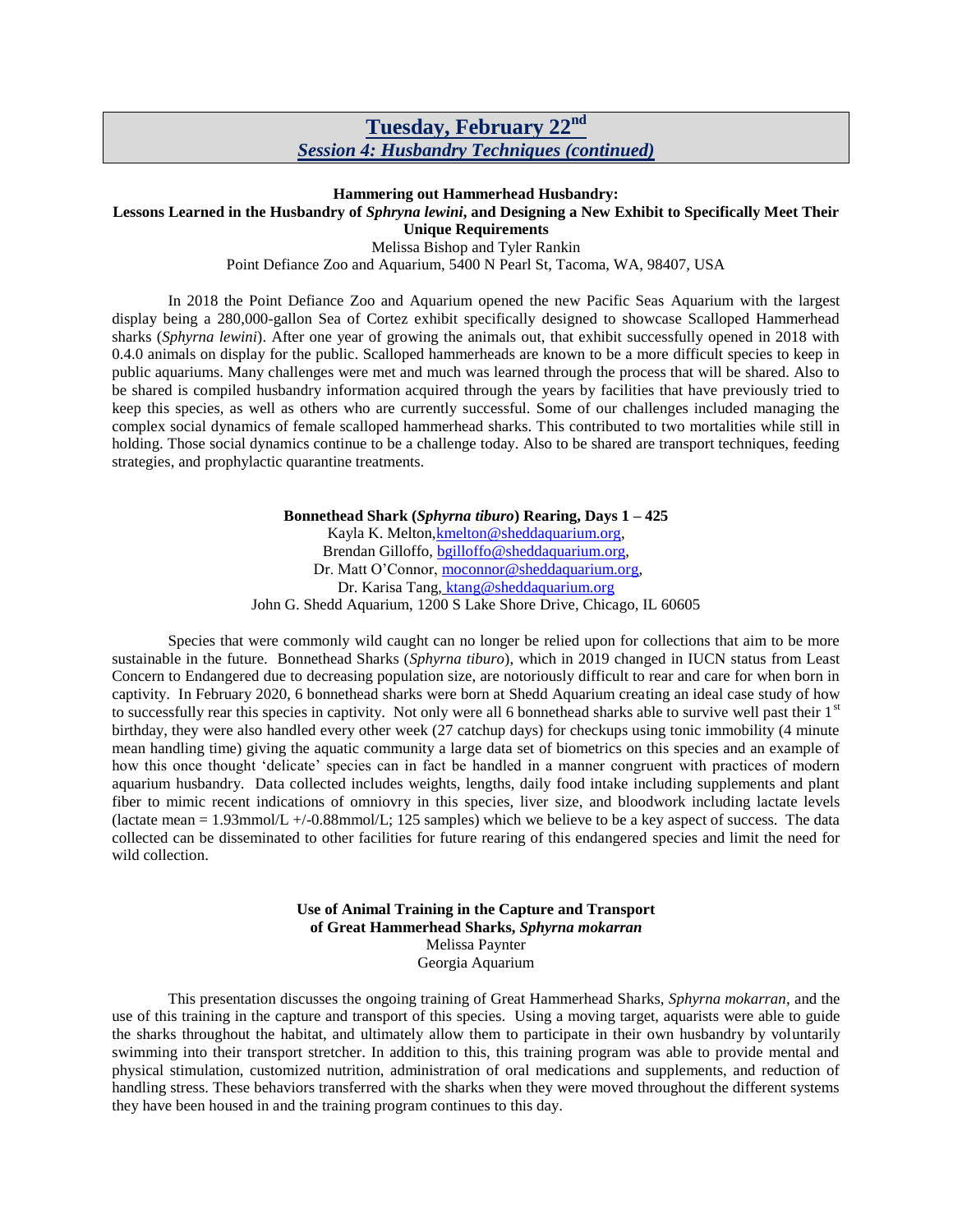## **Large Elasmobranch Management: A Collaboration**

Frank Young<sup>1</sup>, frank@dynastymarine.net Chris Coco<sup>2</sup>, ccoco@georgiaaquarium.org Chris Schreiber<sup>3</sup>, cschreiber@flaquarium.org and Tonya Clauss, DVM<sup>4</sup>, tclauss@georgiaaquarium.org <sup>1</sup> Dynasty Marine Associates, Inc. 1067<sup>th</sup> Ave. Gulf, Marathon, FL 33050 (305)-743-2247; **<sup>2</sup>**Georgia Aquarium, Inc., **<sup>3</sup>**Florida Aquarium, **<sup>4</sup>**Georgia Aquarium,

New public aquarium facilities have opened over the last several decades specifically designed to showcase large elasmobranchs. Guest feedback indicates an expectation to be engaged with larger and in some cases unique megafauna in larger, complex habitats. The focus on guest experience has influenced design parameters and challenged zoological professionals to achieve a higher level of successful care with large sharks and rays.

A partnership commenced in 2017 between Georgia Aquarium and Dynasty Marine Associates to successfully collect, acclimate, and transport several species of larger elasmobranchs for a new, conservationoriented shark habitat that opened in 2020. A fundamental goal of the new presentation was to transform the mindset of the guest. Many people have a fear of sharks, but once they conclude their experience that fear is transformed into a feeling of appreciation and advocacy. Though several different species were procured for this display, notable advances in husbandry techniques were developed for *Sphyrna mokarran* and *Galeocerdo cuvier*. The three years of research and development throughout this process has led to a better understanding of the initial and long-term care needed for these species. Some of these advances were achieved in relatively brief periods of time while others required a longer, more detailed process. As other facilities around the world consider displaying these particular species, our shared experiences might prove beneficial as we continue to work to advance the best practices of husbandry care for these sharks.

# **Wednesday, February 23rd** *Session 5: Welfare General Session*

## **On The Use of Statistical Modeling in Making Data Informed Husbandry Decisions R You Ready!?** Chad L. Widmer, PhD, chad.widmer@pdza.org

Point Defiance Zoo and Aquarium

In 2018 the new Pacific Seas Aquarium at Point Defiance Zoo and Aquarium opened which includes a 280,000-gallon exhibit featuring scalloped hammerhead sharks, green sea turtles and spotted eagle rays. Soon after opening the Elsmobranch team began noticing negative behavioral issues in the shark collection that were on track to lead to poor husbandry outcomes. One hammerhead shark was chronically rubbing against the front window causing mechanical damage to its cephalofoil whilst another had developed a *Fusarium* sp. fungal infection which is very often fatal. Before the situation worsened, the team wanted to better understand and mitigate the factors driving these negative outcomes. Fortunately, the team had been collecting behavioral data from the time the sharks were introduced which enabled robust statistical analysis. Significant factors affecting shark behavior were identified using generalized linear models. Based on model predictions changes were made that led to positive behavioral outcomes for the collection of hammerhead sharks. Ongoing data collection has enabled the team to statistically address and make data informed husbandry decisions as new issues have arisen.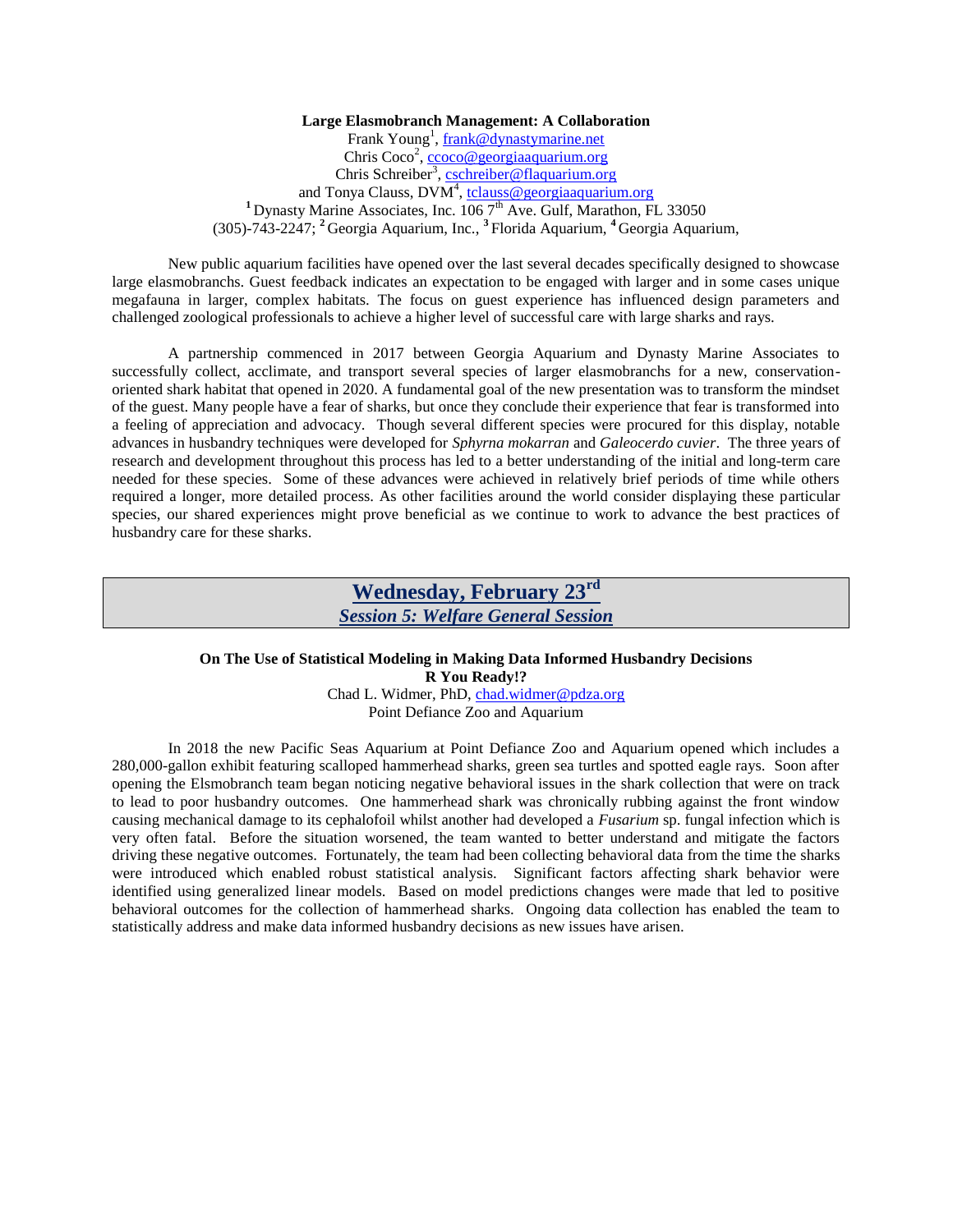## **Don't Blow It Up: Improving Welfare Through Small-Scale, In-House Actions**

Sheena Jones, sheena.jones@ncaquariums.com, Allen McDowell, Allen.mcdowell@ncaquariums.com, Elizabeth Huber, Elizabeth.Huber@ncaquariums.com, Joleena Jewell, Joleena.Jewell@ncaquariums.com North Carolina Aquarium on Roanoke Island,

Aquatic animal welfare is an increasingly vital aspect of aquarium science, but significant challenges may occur in modifying existing habitats and infrastructure in the name of animal welfare. These modifications can be both time consuming and cost prohibitive. The need for upgrades and improvements is a never-ceasing reality of modern public aquariums. However, small and seemingly insignificant changes within an environment can provide perceptible improvement, without breaking the bank, when executed thoughtfully and purposefully.

The Stingray Touch Habitat at the North Carolina Aquarium on Roanoke Island, constructed in 2000, was increasingly displaying the need for improvement based on documented animal welfare assessments. Although no immediate welfare concerns were identified, the scores were steadily presenting lower values than other similar habitats. At the end of 2019 and into the beginning of the COVID-19 pandemic of 2020, monetary resources were limited. Creativity and resourcefulness became key to addressing these animal welfare problems within the given financial and labor limitations. By making several changes over the span of 12-18 months, we were able to measurably improve animal welfare, aesthetics, and functionality within one of our most popular attractions.

# **Behavioral and Physiological Metrics of Sensory Decline and Welfare in Senescent**

**Giant Pacific octopus,** *Enteroctopus dofleini* Meghan Holst<sup>1</sup>, [meghan@bayecotarium.org](mailto:meghan@bayecotarium.org) Robyn Crook<sup>2</sup>, <u>rcrook@sfsu.edu</u> **<sup>1</sup>**Aquarium of the Bay, **<sup>2</sup>**San Francisco State University,

Senescent octopuses experience extreme physical decline over a period of days, weeks, or months before eventual death. Despite widely known, predictable declines in octopus health in the post-reproductive stage, evaluations of welfare and humane endpoints are not standardized, in part because little is known about sensory and neural degeneration in the terminal phase. This study measured changes in behavioral response to nociceptive stimuli over the course of senescence in giant Pacific octopus (GPO), *Enteroctopus dofleini,* held in public aquariums in the USA ( $N=9$ ) using von Frey filaments. Post-euthanasia, tissue was collected from arm tips ( $N=8$ ), neural and epithelial cell death was quantified and compared with arm biopsies of healthy, pre-reproductive (n=2) GPOs. Behavioral data showed a significant difference in threshold mechanosensory and nociceptive response between pre- and post-senescent stages (significant values  $p < 0.05$ ). Cell density declined significantly between healthy and senescent GPOSs for axial ganglion neurons ( $p < 0.0001$ ) and epithelial cells at the sucker edge ( $p =$ 0.0016) tissues. There was a non-significant but clear trend in epithelial tissue death on the dorsal arm ( $p = 0.0657$ ). Our results indicate a pronounced increase in sensitivity to touch at the early stages of senescence, followed by a precipitous decline as GPOs near death. Additionally, declines in cellular density between healthy and perimortem GPOs suggests the loss of sensitivity seen in peri-mortem behavioral assays may be explained by overall loss of neural and epithelial sensory cells. Our data provide new insight into the physiology underlying senescence-induced behavioral changes in octopuses.

> **Panel Discussion: Animal Welfare** Moderator: Allen McDowell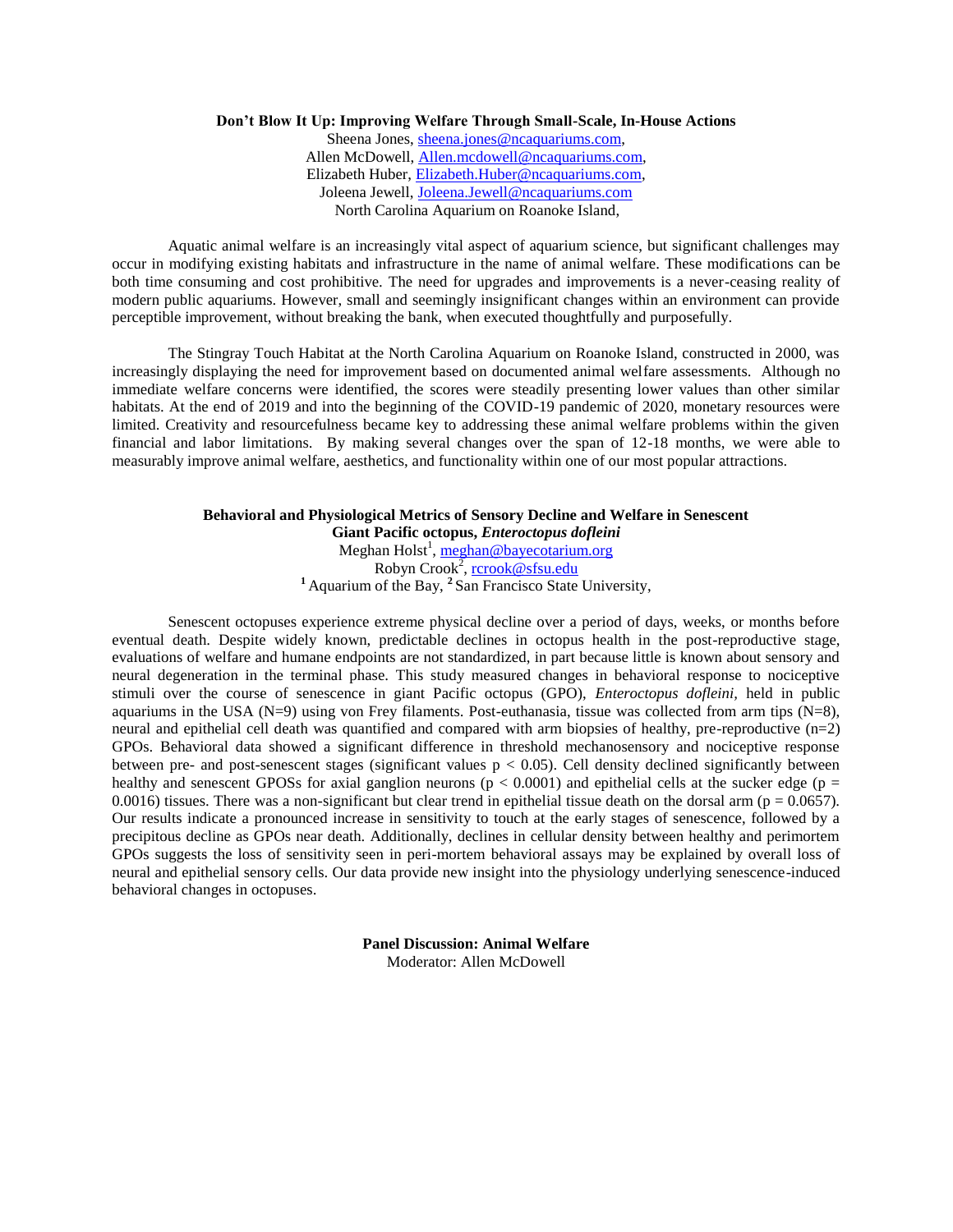# **Wednesday, February 23rd** *Session 6: Staff Diversity*

# **Panel Discussion: Increasing and Retaining Minority Professionals in Aquarium Careers**

Moderators: Jennie Janssen, Meghan Holst, and George Brandy

# **ALLY Workshop during lunch break**

# **Wednesday, February 23rd** *Session 7: Corals*

## **Florida Coral Rescue**

Tanya Ramseyer<sup>1</sup> and Beth Firchau<sup>2</sup> <sup>1</sup>Fish & Wildlife Research Institute, South Florida Regional Laboratory, 2796 Overseas Hwy Ste 119 Marathon, FL 33050, USA

<sup>2</sup>AZA, 8403 Colesville Road suite 700, Silver Spring, MD 20910, USA

Since 2014, the Florida Reef Tract (FRT) has been battling a disease called Stoney Coral Tissue Loss Disease (SCTLD). Over 20 species of reef building corals, including Endangered Species Act listed corals, are susceptible to the disease, often resulting in whole colony loss. Some species experience up to 100% mortality at individual sites. Since November 2018, the Association of Zoos and Aquariums (AZA) has partnered with the Florida Fish and Wildlife Conservation Commission and other agencies to create land-based nurseries for FRT corals in need of rescue from the advancing disease. To date nearly 2000 corals have been removed from the FRT and are being maintained at AZA facilities. Some of the coral species never been held in human care and much is being learned through the work of AZA coral aquarists. New relationships and networks have been created impacting how zoos and aquariums are viewed as partners for conservation.

**Partnering in Coral Restoration**

Christopher Ben Daughtry<sup>1</sup>, Ben@aquariumencounters.net,305-395-8791 Frank Young<sup>2</sup>, Frank@dynastymarine.net, Ken Nedimyer<sup>3</sup>, reefrenewal@gmail.com Michael Echevarria<sup>3</sup>, reefrenewalusa@gmail.com **<sup>1</sup>**Florida Keys Aquarium Encounters, 11710 Overseas Hwy Marathon Fl 33050, **<sup>2</sup>**Dynasty Marine Associates, **<sup>3</sup>**Reef Renewal USA

Aquarium Encounters of the Florida Keys and its sister company, Dynasty Marine Associates, have recently begun working with a local not-for-profit company called Reef Renewal USA to help them develop a community-based coral reef restoration program in the Florida Keys. Although the Reef Renewal USA "brand" is relatively new, the management team are some of the key people who pioneered coral reef restoration in Florida. This new endeavor is blending the talents and resources of a passionate team of people from all three companies to launch a bold and innovative approach to coral reef restoration. A key component of this new approach is to fully train and engage the local community in the program so that a sense of ownership is developed. Local and out of town volunteers will be able to participate in everything from land based coral fragging programs to outplanting and reef maintenance programs taking place throughout the Florida Keys.

This program is working with over twenty species of corals, many of which have never been grown commercially or used for reef restoration programs. New, cutting-edge techniques for growing and outplanting these corals are being developed and implemented by this group of entrepreneurs, with the goal of being able to restore more reefs with more corals at a substantially better value than today's current average.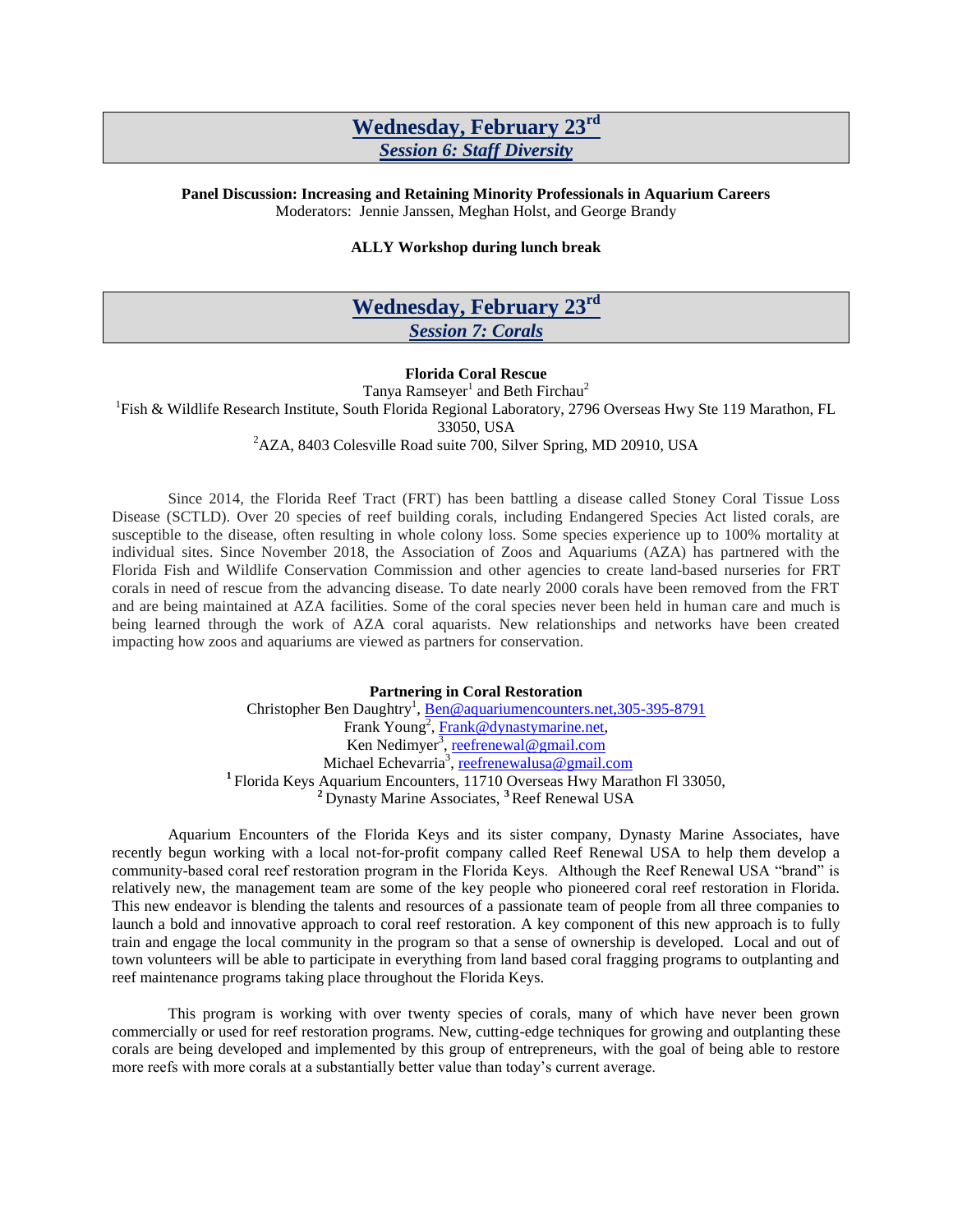## **Expedition Colombia: Coral Reef Restoration in South America**

Barrett L. Christie and David M. Hudson, Ph.D.

The Maritime Aquarium at Norwalk

The reefs of Colombia are among the most degraded in the occidental world, with an estimated 1% of historical coral cover left intact amid warming seas, sedimentation, dynamite fishing, freshwater influx, and improper wastewater discharge. In 2019 the Maritime Aquarium undertook a 6 week expedition to Colombia to engage local stakeholders in jellyfish propagation, sea turtle conservation, and coral reef restoration. Alongside staff from the Parque Nacional Natural Corales del Rosario y San Bernardo, the Ocenario Islas del Rosario, Acquario de Rodadero, and the Universidad del Magdalena, Maritime biologists documented the first-ever recorded wild spawning of two *Acropora* species within the Marine Protected Area, and likely the first for the country. Over 100,000 eggs were collected from staghorn coral, *Acropora cervicornis*, and larviculture techniques were taught to locals to improve their understanding of sexual coral propagation techniques, resulting in thousands of coral recruits being generated for reef restoration and ongoing research projects intended to raise the standard of reef restoration in the region. Doing conservation work in remote locations such as South America has many inherent challenges to overcome, but also great potential for high-impact conservancy.

# **Wednesday, February 23rd** *Session 8: Conservation*

# **Nautilus Conservation in the 22nd Century: Where Do We Go from Here?**

Gregory J. Barord<sup>1,2</sup> **<sup>1</sup>**Central Campus, Gregory.barord@dmschools.org <sup>2</sup> Save the Nautilus, gjbarord@gmail.com

In November 2021, the Save the Nautilus organization celebrated its  $10<sup>th</sup>$  anniversary! Over that decade, we have collaborated with universities, governments, communities, and non-governmental organizations to address some big knowledge gaps in our understanding of nautiluses to support conservation efforts. That led to local, national, and international regulations of nautiluses to curb their population decline because of unregulated fishing practices. However, there are plenty of examples of species that have been regulated under various agreements, but conservation efforts are not successful. The best/worst example of this is *Phocoena sinus*, the vaquita, and *Totoaba macdonaldi*, the totoaba, whose populations are still in decline even though both species have been listed on Appendix I of the Convention on International Trade in Endangered Species since the 1970's. With these stopgap measures now in place, we can continue investigating aspects of the natural history of nautiluses that remain a mystery, such as reproduction, diet, sedimentation, life span, species relatedness, and the role nautiluses play in their deep-sea habitat. Successful conservation does not happen on paper. Successful conservation is a result of collaboration of a diverse group of stakeholders, education and opportunity at all levels, and a commitment to improving outcomes that benefit the species and people. As the 22<sup>nd</sup> Century creeps closer and closer, the goal should be to see nautiluses disappear, not from the wild, but from endangered species lists and that is what we aim to work towards.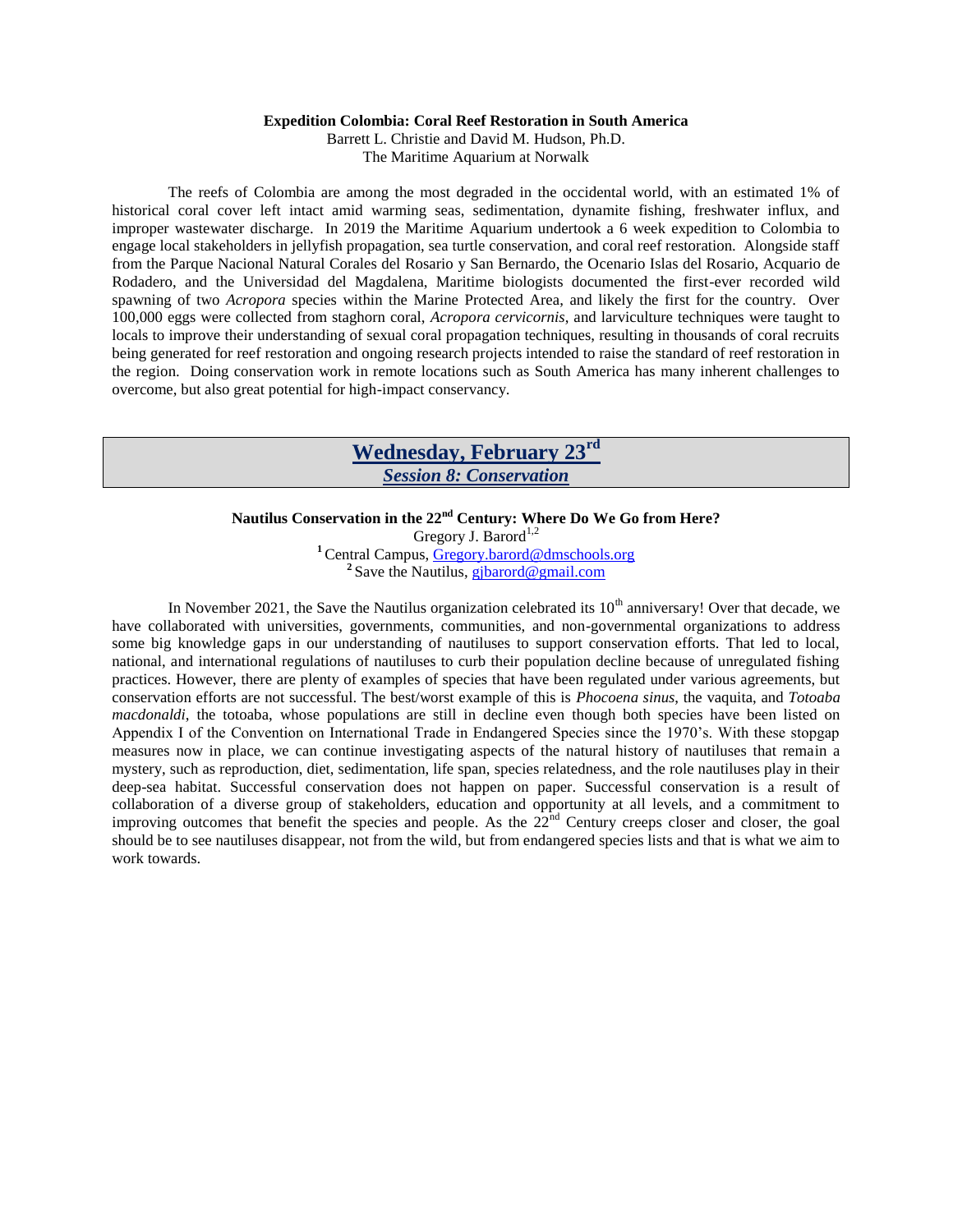## **A New Species of Nautilus from Fiji: Collection, Husbandry and Education (2020)**

Gregory J. Barord<sup>1,2</sup> **<sup>1</sup>**Central Campus, Gregory.barord@dmschools.org <sup>2</sup> Save the Nautilus, gjbarord@gmail.com

The Fijian Islands are home to a population of nautiluses that are geographically isolated from all other nautiluses. This geographic isolation suggests, then, that the nautiluses of Fiji may also be genetically distinct from other nautiluses and represent a new species. After the 2017 CITES legislation to regulate nautilus exports, a fiveyear project was started in Fiji to support *in situ* and *ex situ* conservation efforts. As part of this plan, additional partners and stakeholders were brought to the table to continue population surveys, provide training/education to local students, and refine nautilus husbandry. With the strong likelihood of the Fijian nautiluses being their own distinct species, it is imperative to have a management plan in place to ensure they receive effective stewardship. The successful use of this model in Fiji can also then be applied to other nautilus range states throughout the Pacific to promote education and conservation. These initial efforts have already led to the description of new species of nautiluses in Vanuatu and American Samoa leading to additional questions surrounding the differences of their nautral history, husbandry considerations, and outreach possibilities.

## **Making the Stars Align: Why Aquariums Are Key Players in The Recovery of the Critically Endangered Sunflower Sea Star (***Pycnopodia helianthoides***).** Ashley B. Kidd, ashleykidd@ufl.edu

University of Florida

The sunflower star, *Pycnopodia helianthoides,* is a keystone predator of sub-tidal kelp and rocky reef ecosystems from Alaska, USA to Baja, Mexico. They shape the benthic communities they inhabit, preying primarily on bivalves and other echinoderms*.* Starting in 2013, a sea star wasting event (SSW) was observed in twenty-two Asteroidea species along the Pacific coast, acutely affecting *P. helianthoides*, reducing the population by ninety percent. The most extreme loss was seen in the southern portion of their range, and *Pycnopodia* are now considered extirpated from California and Oregon. *P. helianthoides* was listed as critically endangered across its entire range by the International Union of Concerned Scientists (IUCN) in August, 2020. One of the IUCN action items listed starting a captive rearing program for *P. helianthoides* reintroduction, as it is unlikely sea stars will be able to naturally recruit to coastal waters where population densities are too low. Researchers at the University of Washington Friday Harbor Labs have shown initial success for the closed loop aquaculture of this species. Reintroducing *P. helianthoides* could provide one solution to maintaining resilient kelp ecosystems by reestablishing this keystone predator. Results from a survey sent through the aquatic info listserv in September 2021, identified aquariums that are uniquely poised as collaborators in this new conservation initiative, with four Aquariums holding valuable genetic broodstock from wild populations that no longer exist. Further investigation identified facilities with appropriate aquaculture resources and staff expertise to begin formal discussions to promote this species as an AZA SAFE candidate.

**RAW Business Meeting**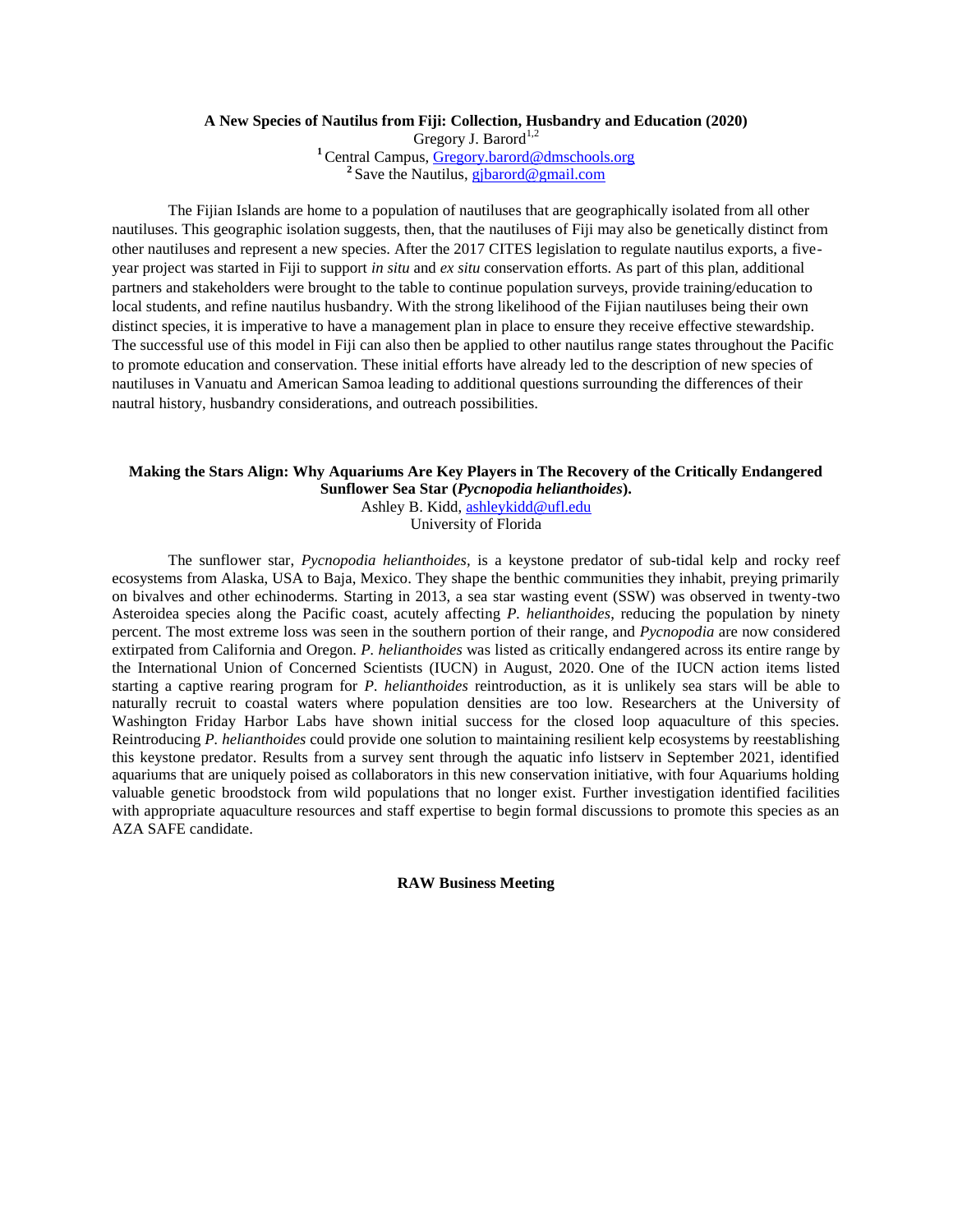# **Thursday, February 24th** *Session 9: Morning Buzz (short presentations)*

## **The Kraken Curriculum – A New Professional Development Tool**

Jennie Janssen<sup>1</sup>, <u>jjanssen@aqua.org</u> Barrett L. Christie<sup>2</sup>, **bchristie@maritimeaquarium.org** Raquel Gardner<sup>3</sup>, rgardner@animalprofessional.com **<sup>1</sup>**National Aquarium, **<sup>2</sup>**Maritime Aquarium at Norwalk, **<sup>3</sup>**AnimalProfessional.com,

Professional development for aquarists, LSS operators, divers, and water quality technicians doesn't just have to happen once a year at RAW; it can happen every day right at your home institution. Professional development (PD) can require substantial investments of time, but as staff become more knowledgeable and proficient, such investments in time pay large dividends. Surveys of continuing education among aquarium professionals ( $n=150$ ) indicate that 28% complete no PD on an annual basis, and the majority ( $>50\%$ ) do less than 10h/y (mean 13h/y), though time spent pursuing PD on personal time was significantly higher (32h/y). The first-year costs of onboarding, training, and inefficiencies associated with bringing on a new employee are significant, and at Maritime Aquarium that has been calculated to reach nearly \$14,000 per staff member. Given these costs of training and developing new staff, efforts spent on in-house professional development can actually save resources and time if they lead to better staff retention and proficiency. Adding to the variety of resources available to managers to build an in-house professional development program, the Kraken Curriculum has been created from existing content on AnimalProfessional.com with links to supplemental materials, all curated by topic to lead individuals or groups through industry knowledge on animal husbandry, life support systems, water quality, veterinary care, collection planning, and more. Organizing existing content in this way allows for learning to occur from a breadth of perspectives, while also allowing industry knowledge gaps to be elucidated and filled through future presentations.

#### **Different Brains Different Voices**

David W. Sanchez, dsanchez@moodygardens.org The Aquarium at Moody Gardens

With a staff with wide ranging experiences, the differing personalities and backgrounds communication can be a challenge. How can staff leaders effectively convey information to staff in the most effective manner? Moody Gardens has begun a pilot program using the on-line personality test "16 Personalities" to identify different personality types and to teach staff what make their coworkers "tick". This allows the staff to understand their coworkers better and avoid conflict that comes with miscommunication.

> **Sharing the Wealth: Senior Biologist Presentations at Moody Gardens** Jennifer Randolph, jlrandolph@moodygardens.org The Aquarium at Moody Gardens

At the Aquarium at Moody Gardens, the aquarium husbandry staff has a variety of backgrounds and experience. Senior biologist staff are given the opportunity to give short presentations on a husbandry topic of their choice during weekly fish staff meetings. This not only makes sure that industry and institutional-specific information is communicated clearly and standardized for all aquarium staff, but also allows senior staff a way to deepen their knowledge and pass on their experience. In this talk I will highlight some of the presentations senior staff have given and future plans for this initiative.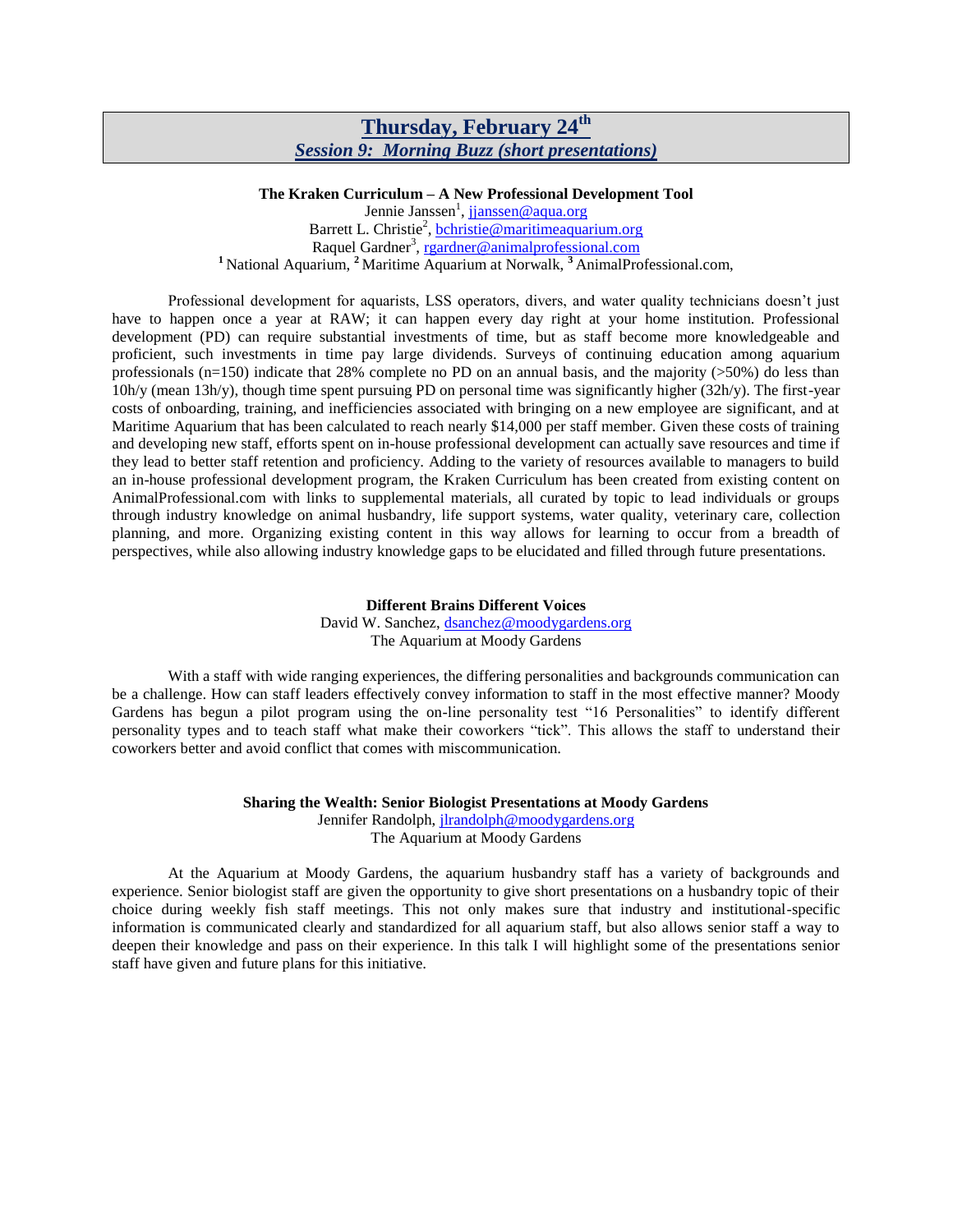## **Chondrocensus 2022: Building and Streamlining Collaborative Capacity**

Jennie Janssen<sup>1</sup>, jjanssen@aqua.org Tony Niemann<sup>2</sup>, tony@zierniemann.com **<sup>1</sup>**National Aquarium, **<sup>2</sup>**Zier Niemann Consulting

The AZA SAFE Sharks and Rays International Census of Chondrichthyans in Human Care (aka the ChondroCensus), which launched in 2019 at www.sharksandraysproject.com as a reboot of the American Elasmobranch Society's International Elasmobranch Census, has grown to contain 274 unique species from 235 facilities across 54 countries world-wide as of November 2021. To make this collection of data a truly useful tool for engaging in meaningful, strategic, and collaborative chondrichthyan conservation, stakeholder Teams can complete a survey providing basic husbandry info and add their organizational accrediting body. These data can then be searched by region, organizational accrediting body, genus or species, sex, and the surveyed husbandry criteria. In addition to streamlining periodic reporting required by organizational accrediting bodies, these new features will also anonymously connect stakeholders with each other and with the research community to advance husbandry practices and facilitate collaborative chondrichthyan conservation efforts. Teams always remain anonymous and thus maintain control over their data, as search results are only shown as the number of Teams per ChondroCensus Region. Thus, each stakeholder facility's Team Coordinator holds the critical role of whether their Team chooses to respond to any requests for connection or information, thereby identifying themselves as stakeholders of the species a search query pertains to.

**A Sea Turtle Wetsuit as a Therapeutic for Buoyancy Issues**

Aiyana Reissman, aiyana@thelivingcoast.org Taryn Chiong, taryn@thelivingcoast.org The Living Coast Discovery Center

A short time after closing our doors due to COVID, our rescued Loggerhead Sea Turtle experienced sudden changes in her buoyancy negatively impacting her quality of life. With limited resources, funding and time, our team quickly exhausted traditional medical options to remedy the issue. We began to explore other methods to manually achieve neutral buoyancy and in a collaborative effort with O'Neill Wetsuits, a custom wetsuit was developed to allow for targeted weight adjustments. With all in person meetings restricted by the pandemic, measurements, prototypes and data were all exchanged back and forth virtually and through the post with a final product developed at the end of 2020. After several trials, the novel use of weighted wetsuit therapy was used to correct the problem, improving the sea turtles long term ability to swim, eat, and breathe.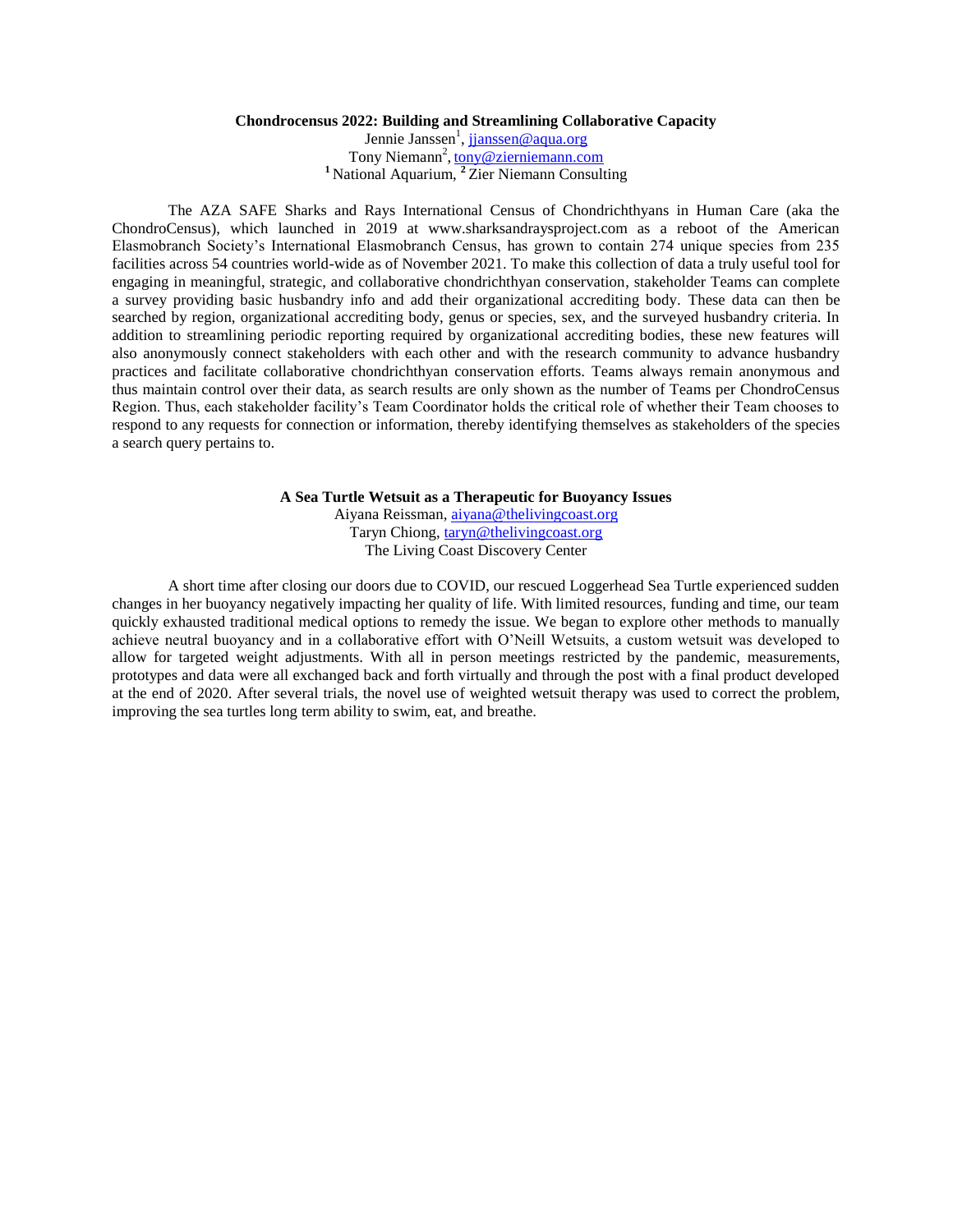# **Thursday, February 24th** *Session 10: Husbandry Techniques 2*

#### **Thrash of the Titans: Stretcher Training** *Arapaima gigas*

Evan Kinn, ekinn@sheddaquarium.org, 414-531-3781 John G. Shedd Aquarium

Back in 2019, the question was posed: "How can we move three 6-foot long Arapaima gigas out of a 16,500-gallon exhibit?" The best place to start was with stretcher training using a 121 Animal Handling Flexible Shark Sling. However, these animals had never before had any type of training.

I began to station train all three arapaima by offering food only when they came up to a certain spot. They picked up on the station quickly, so I introduced a target, which two of the three took to immediately. At this point I decided to bring in a second person to help with training sessions, separating them into groups – the two that followed a target, the one that didn't. Once this was accomplished, the stretcher was introduced.

The stretcher was largely met with hesitation, but after several months of training, I had success and got one of them to regularly swim into the it! However, multiple instances of the arapaima panicking while in the stretcher caused them to lose all of their momentum.

Then the pandemic hit, forcing us to take a step back in the stretcher training due to staffing. I reassessed our strategy, had one trainer per arapaima, and introduced a light as a "bridge" during training, all without the stretcher. I redesigned the stretcher and have been working at getting one of them to swim into the stretcher, with the plan to slowly work on getting them comfortable enough to lift them safely out of the exhibit.

> **Stickin' It to the Sturgeon: Training for Diver Safety and Animal Welfare** Briana I. Schmidt, BISchmidt@wondersofwildlife.org Melinda D. Robins, MDRobins@wondersofwildlife.org Wonders of Wildlife

Being both primitive and endangered, sturgeon of all species have long been a popular choice for freshwater exhibit displays. An often large bodied animal that is not known for its shyness around human divers, this leads to concerns of safety during routine maintenance as well as questioning what is the best method to administer nutrition and supplementation on the individual level. The industry's rotation of primary care takers turns old training plans into over conditioning and a new approach must be developed to attain appropriate behavioral goals.

At Wonders of Wildlife (WOW), a training plan was implemented in our 100,000-gallon native community exhibit. The species involved with the training are White Sturgeon (*Acipenser transmontanus*) and Lake Sturgeon (*Acipenser fulvescens*). Two divers enter the exhibit with a long PVC Tee, soft pouch, and an aqua maraca (audible bridge). This method uses operant conditioning as well as synchronized teamwork to ensure diver safety while not compromising animal welfare and providing appropriate enrichment. Animals are gently diverted from performing previous unwanted behaviors and are rewarded at the execution of safe practices. The result of this operant style training has led to less frenzied animals, correctly managed nutrient intake, and a routine enrichment program.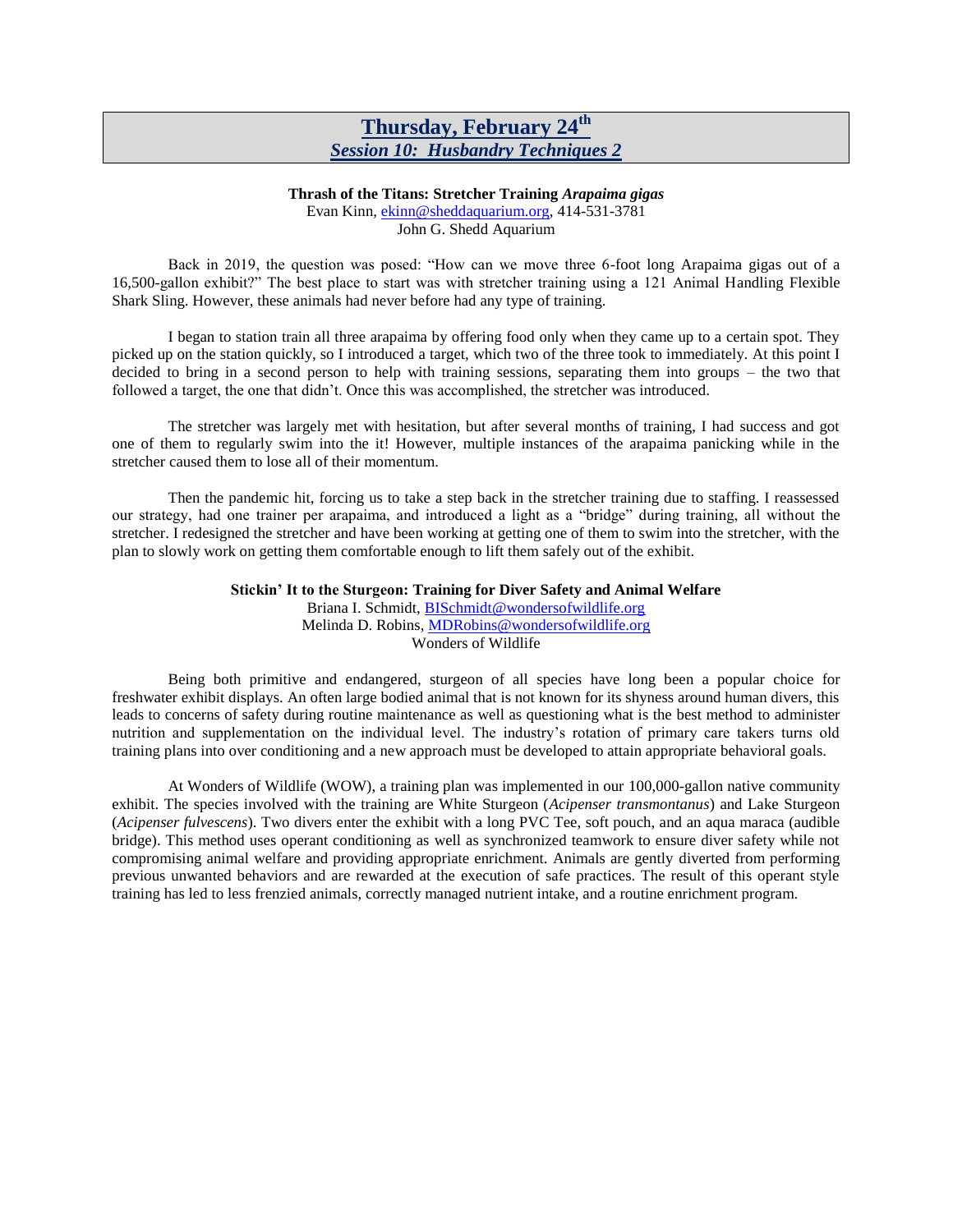#### **Culturing the Flower Hat Jelly**

Matt Wade, mwade@mote.org

Mote Marine Laboratory

The flower hat jelly, *Olindias formosus* (Hydrozoa: Olindiidae), is a popular display species in public aquariums. Advancements in reproducing this species are highly sought after due to limited availability of wild specimens and limited culturing success. At the National Aquarium, several colonies of *O. formosus* hydroids were successfully settled in static bins at 16-24℃ 4 weeks post-in vitro fertilization. Optimal temperature for hydroid growth was found to be 24℃, and medusae development was induced at 16℃. Initial attempts at rearing newly liberated medusae in flow-through bins on a diet of *Artemia* nauplii and rotifers yielded behaviors of food capture and active rejection of food. Observation of a novel luring behavior led to the realization that larval fish are a key food source for this species. Newly liberated medusa were housed in flow-through bins and fed larval fish from a 500,000 gallon Caribbean exhibit. As the medusa grew, larger fish were introduced to their diet increasing their growth exponentially. Using these techniques National Aquarium was able to complete the life cycle of *O. formosus* for the first time in captivity.

> **Culturing Live** *Americamysis bahia* **in an Existing System: Saving Money One Shrimp at a Time** Morgan Lindemayer, mlindemayer@neaq.org (617)226-2188 New England Aquarium, 1 Central Wharf, Boston, MA 02110

Mysid shrimp, *Americamysis bahia*, are small crustaceans used in the aquarium industry as a specialized food item for sea dragons, seahorses, pipefish and cephalopods. They provide a high protein diet that has led to increased growth rates in several aquaculture species. Many institutions dedicate financial resources to ordering live mysids to support high maintenance and specialized species. The New England Aquarium has directed this expense into trialing and developing an in-house culture using a low-cost, low-maintenance, small foot print design utilizing an existing system. This culture will serve to put money back into the aquarium and increase our sustainability. Controlling the culture conditions of our live foods gives us more control over what we are adding to our tanks and feeding our fishes, leading to a more successful and viable collection.

> **Thursday, February 24th** *Session 11: Husbandry Techniques 2 (continued)*

**Something to Shellibrate: Refining Husbandry for Successful Springsnail Propagation**

Whitney L. Heuring, wheuring@phoenixzoo.org Zachary T. Stevens, zstevens@phoenixzoo.org Arizona Center for Nature Conservation/Phoenix Zoo

Hydrobiid snails are very small, gill-breathing mollusks inhabiting freshwater seeps, streams, and springs. Twelve species of Hydrobiid springsnails in the genus *Pyrgulopsis* are native to Arizona, with all considered Species of Greatest Conservation Need. At the Arizona Center for Nature Conservation/ Phoenix Zoo (ACNC), we work in partnership with Arizona Game and Fish Department (AZGFD) and U.S. Fish and Wildlife Service (USFWS) to establish *ex situ* conservation programs. The goal of these programs is to successfully create breeding populations of springsnails that will produce offspring for future augmentation and repatriation of wild sites. We have housed four different *Pyrgulopsis* species since 2008, including one endangered and one threatened species under the ESA. Over the years we have refined tank design, life support, and water chemistry to improve our husbandry, which has led to increased reproductive success. Recently, we have successfully reproduced Huachuca springsnails (*P. thompsoni*) and observed emergence of juveniles year-round. In this species, we have also observed exponential population growth, temporal activity patterns, and habitat preferences. We aim to apply the knowledge gained from our success with *P. thompsoni* to the recently acquired, threatened San Bernardino springsnail (*P. bernardina*), which is known to exist at a single spring in the U.S and two sites in Mexico.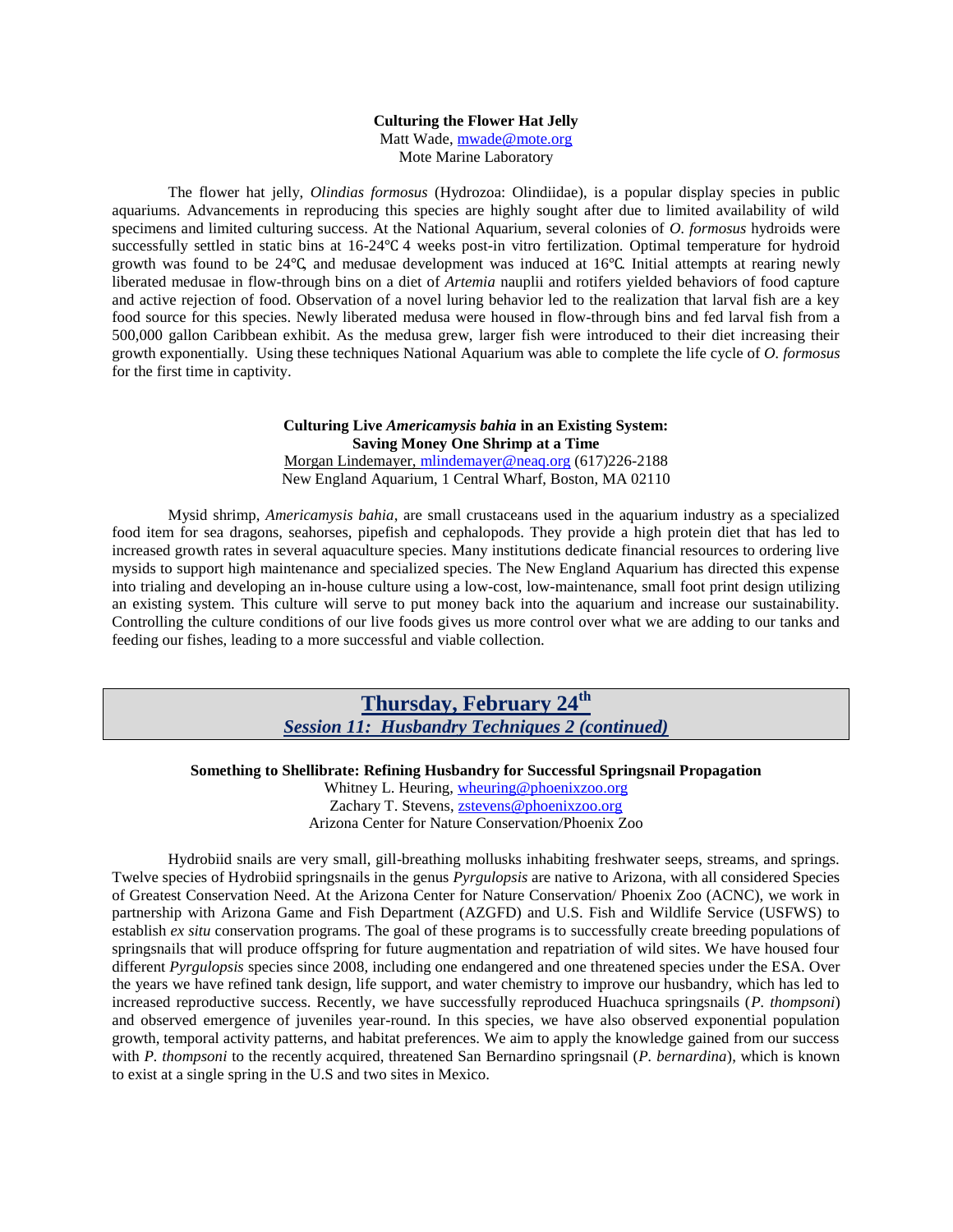**Nurse Sharks Anyone? D.I.Y. Long Distance Shark Transport**

Chris Spaulding, Chris.Spaulding@pdza.org Point Defiance Zoo & Aquarium

The transportation of sharks across multiple states in excess of 2300 miles is not groundbreaking. However, executing the coordination, fabrication, and transportation itself completely from within an organization can be a significant and sometimes impossible undertaking for many facilities. In the fall of 2021, Point Defiance Zoo & Aquarium completed a sixty hour transport of six adult nurse sharks across six states, all supported by inhouse efforts and expertise. Information regarding the construction of transport containers out of plywood, coordination of mobilization logistics, including emergency support from aquarium colleagues, and remote water quality monitoring will be among the items discussed. Not to mention, in the midst of a global pandemic, why would anyone do such a thing, and who in the world would be willing to take one, no six, for the team? All that and more will be discussed in an effort to share knowledge, lessons learned, and a good old fashioned shark transport story for the industry archives.

#### **Growth and Feeding Strategies in the Husbandry of** *Mola mola*

Ana Ferreira, anaferreira@oceanario.pt Hugo Batista, hbatista@oceanario.pt Simão Santos, [ssantos@oceanario.pt](mailto:ssantos@oceanario.pt) Núria Baylina, nbaylina@oceanario.pt Oceanário de Lisboa, Lisbon, Portugal

The Ocean sunfish *(Mola mola*) is an enigmatic species, with many aspects of its biology and life cycle still requiring further investigation and understanding. Its nutritional requirements are a central topic of interest, as feeding strategies are key to ensure good husbandry practices. Fine tuning their diet regime should promote captive specimens' overall condition and growth. There are different management methods being applied from various institutions over the world and while some maintain a consistent percent BW per day ration, others apply an adjusted percentage according to the animal's development. Across institutions, BW percentages offered daily, vary from 5- 6% at early stages to less than 1% for over 100Kg animals, distributed in one to six meals per day. Combining data from wild sunfish diet research and food consumption rates collected from captive animals we present key factors to define a feeding regime specific for this species. Institutions must not assume that one rule fits it all as there are important factors to consider. Aquarium systems, rearing parameters, animal's condition, and metabolism also impact the feeding regime and thus, must be evaluated continuously to apply the best practices to enhance longevity of these spectacular animals on display.

> **Culture and Display of the Ctenophore,** *Beroe cucumis* Josh Wagner, jwagner@lbaop.org

Aquarium of the Pacific

With approximately 200 described species of ctenophores, representation at public aquariums in the United States is usually contained to one or two species. With their light reflecting comb rows and alien like bodies, ctenophores make for dramatic jelly displays. Ctenophores from the genus *Beroe* are particularly fascinating specimens. With a large mouth and ovoid shape, they look like nothing else normally displayed as a "jelly". Due to their specialized diet of other ctenophores, they are a challenging species to work with and not very common. The species *Beroe cucumis* has a global distribution and specializes on cydippid and lobate ctenophores as prey. Using cultured *Mnemiopsis leidyi* as a food source, the Aquarium of the Pacific has been able to learn techniques for the successful culture and display of this species.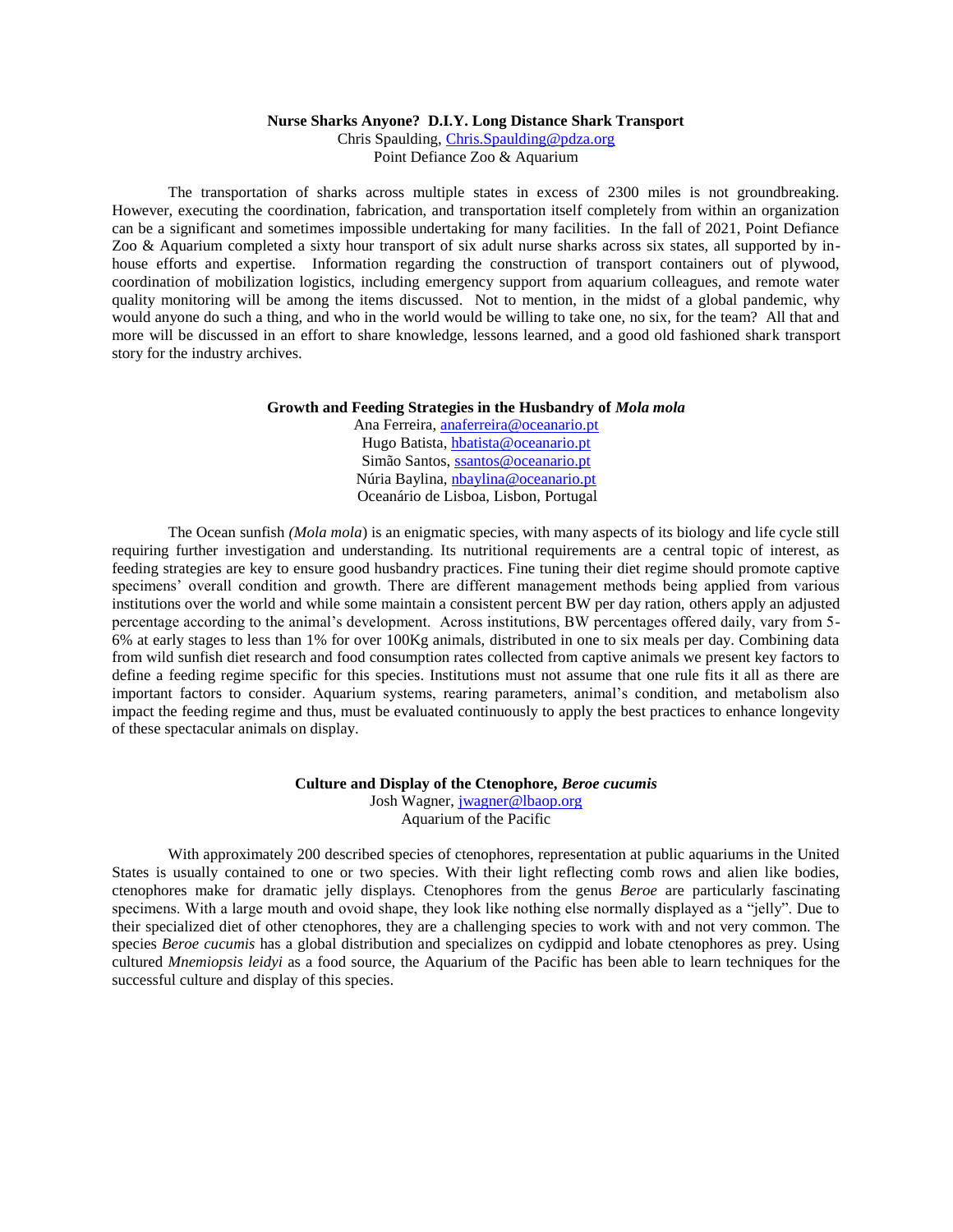# **Thursday, February 24th** *Session 12: Sustainable Collections*

# **Aquatic Sustainability the Next Steps**

Kevin Curlee<sup>1</sup>, kevin.k.curlee@disney.com George Parsons<sup>2</sup>, **gparsons@sheddaquarium.org** Adrienne Rowland**<sup>3</sup>** , ARowland@mandalaybay.com <sup>1</sup>Walt Disney World, Living Seas Animal Care, <sup>2</sup>John G. Shedd Aquarium, <sup>3</sup>Shark Reef Aquarium at Mandalay Bay

The AZA Aquatic Collections Sustainability Committee has been actively developing new tools, resources and recommendations for how we can improve the sustainability of our aquatic exhibits. Each facility is unique and have different needs and access to resources. Decision management is the first step to ensuring animal populations are not only sourced appropriately, but that welfare, longevity, reproduction potential and facility expertise are considered.

The focus of this talk will be on collection planning with an emphasis on options to increase sustainability in our aquariums and zoos though the Larval Programs Distribution Model with supporting Sustainability Fund. This presentation will overview the teams within the ACSC, the areas of work, and how these efforts need the input and support of the RAW community.

> **Endangered Fish, on Sale Cheap in the Back of a Denny's** Steve Bitter, steve@aquariumattheboardwalk.com Aquarium at the Boardwalk

Lots of interesting and aquarium-suitable species have been collected and bred by dedicated aquarium hobbyists. As a freshwater fish extinction crisis looms, many of these species have become endangered or extinct in the wild, and now only exist in the hands of private breeders, often far from their native range. While many species are commercially viable and can be found at big box pet stores, many more are not, and have been remarkably well curated for decades in the hands of relatively few hobbyists. These hobbyists are loosely organized into breeding groups and clubs that focus on killifish, livebearers, and cichlids. However, in recent years these clubs are mostly trending downward. Their leaders and members are aging, and the fish they curate are at risk of becoming extinct in the hobby. Public aquariums don't historically engage this group very well, despite our missions of preserving species, and the low difficulty level of propagating many of these fish. I'll provide my recent experiences with learning about and raising some of these fish, and how rewarding it's been engaging killifish and livebearer clubs.

#### **Using Data for Sustainable Collection Planning and Conservation**

Sandy Trautwein, Ph.D., Director of Aquatic Conservation and Product Management sandy.trautwein@species360.org Species360

Recent data on the most financially successful aquariums indicates that being good at your mission is more important than ever<sup>2</sup>. As the role of public aquariums continues to evolve, aquariums are seeking mission-based opportunities to promote their contributions to sustainability, animal rescue, and conservation. This presentation will review how data can help the aquarium community transform animal records into powerful tools to help promote our collective achievements and positive impact on the world.

*2 "Future Aquarium Trends" webinar hosted by Species360; data provided by Impacts Experience.*